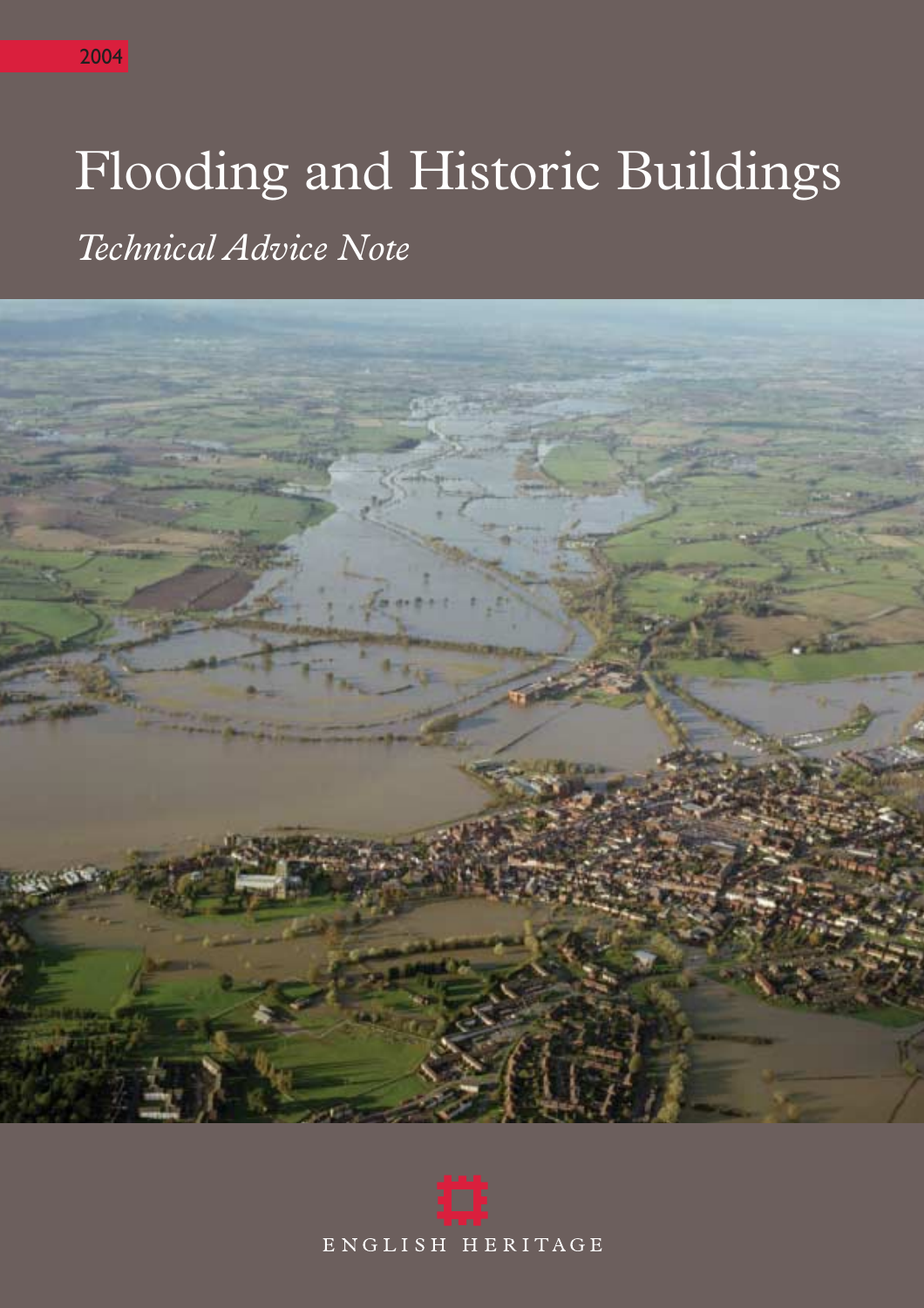# **Contents**

| $Introduction \dots \dots \dots \dots \dots \dots \dots \dots$ |                                                                        |  |
|----------------------------------------------------------------|------------------------------------------------------------------------|--|
| L                                                              | Disaster preparedness<br>3                                             |  |
| $1.1 -$                                                        | 3<br>Preparing for floods                                              |  |
| 1.2                                                            | Basic procedures, health<br>and safety. 4                              |  |
| 1.3                                                            | Flood barrier designs<br>9                                             |  |
| $\mathbf{2}$                                                   | Disaster mitigation 12                                                 |  |
| 2.1                                                            | Dealing with flood damage<br>in historic buildings:<br>cleaning up. 12 |  |
| 2.2                                                            | Dealing with flood damage<br>in historic buildings:<br>drying out  15  |  |
| 3                                                              | Further information 20                                                 |  |
| 3.1                                                            | Bibliography 20                                                        |  |
| 3.2                                                            | Useful contacts 21                                                     |  |

# **Introduction**

Terrible damage to property, and disruption of lives and livelihoods, was caused by storms and floods in England during the winter of 2000–2001 and again in 2002. Many towns and villages in the UK and elsewhere in Europe are still dealing with the aftermath of flooding or bracing themselves for more floods. Unfortunately, as the Government and the Environment Agency (EA) have stated, it is inevitable that seriously bad weather will recur in both the short and the longer term as global climate changes continue to affect this country. High levels of rainfall, storm tides, river surges, rising water tables and the breakdown or overload of flood defences mean that many low-lying properties are destined to receive periodic soakings.

This *Technical Advice Note* is published by English Heritage, the country's lead body for the conservation of the historic environment. The organisation advises the public on all matters affecting the welfare of the built heritage and has designed this document to assist people who live in, own, or are responsible for historic buildings which, together with their historic fixtures and fittings, may be threatened by periodic flooding.

Historic buildings have been defined as statutorily listed buildings; unlisted buildings in Conservation Areas, Areas of Outstanding Natural Beauty and National Parks; and locally listed buildings of architectural or historic interest. Although the following guidance has been specifically tailored to their needs, and with particular emphasis on older houses and small business premises, many of the measures will be applicable to the general building stock constructed before 1914.

This *Note* provides guidance on preventative measures, first aid and other ways to minimise flood damage. It suggests sources of specialist help to inspect, conserve, repair or restore historic property after such disasters. Sources of further information and practical help are listed at the end of the document. As each flood situation is unique, the text concentrates on general principles. Information on specific historic buildings and guidance on whether remedial treatments and repairs require consent should be sought from the Conservation Officer in the local planning authority.

The Environment Agency and local authorities continue to issue general guidance on the subject, notably through the Environment Agency Floodline (Tel: 0845 988 1188, and website: www.environment-agency.gov.uk). Certain high-risk areas are also covered by early warning systems or through the advice of Flood Wardens. See Section 3 for additional sources of information and support.

# **Dealing with disaster**

Owners and occupiers of historic buildings must be properly prepared for potential local flooding in order to deal effectively with future emergencies. The general principles for coping in difficult situations have been widely tested and are here simply defined as:

- disaster preparedness (hazard alertness; disaster prevention or risk reduction)
- disaster management (coping with the disaster whilst in progress)
- disaster mitigation (limiting damage after disaster).

## **Anticipating disaster**

Those who have already suffered floods know what to expect and are, to an extent, forearmed by knowledge and experience for any future similar emergency. They can limit the likely damage by taking



**Figure 1** Frankwell, Shrewsbury, under floodwater in 1998 (Courtesy of Shrewsbury and Atcham Borough Council) precautionary measures.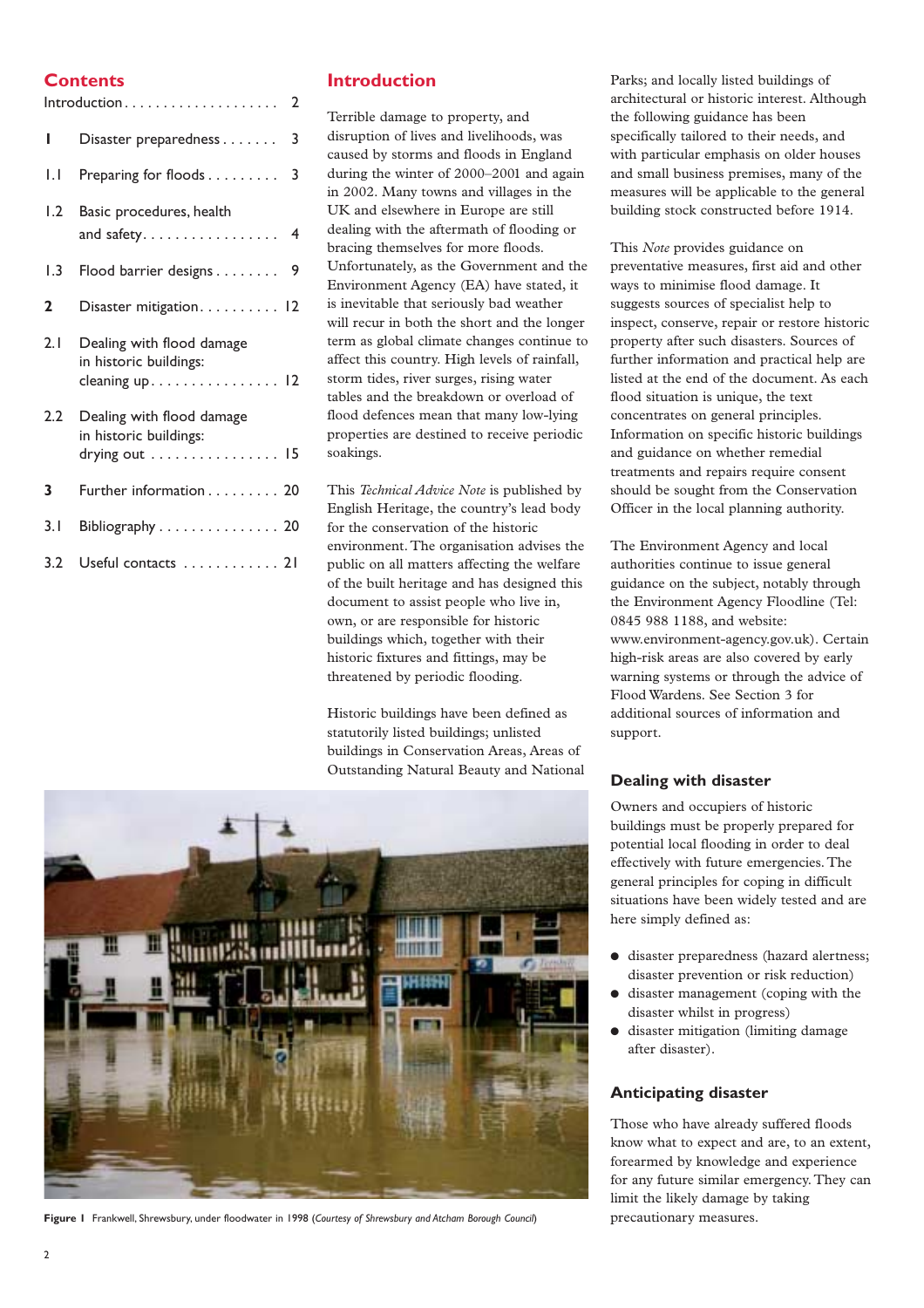### **Disclaimer**

Unless otherwise stated, the flood prevention works, conservation treatments and repair methodologies reported in the text and illustrations of this *Technical Advice Note* are not intended as specifications for remedial work. English Heritage and its agents cannot be held responsible for any misuse or misapplication of information contained in this publication.The inclusion in this publication of the name of any company, group or individual, or of any product or service, should not be regarded as either a recommendation or an endorsement by English Heritage or its agents.

## **Accuracy of information**

While every effort has been made to ensure faithful reproduction of the original or amended text from authors in this *Technical Advice Note,* English Heritage accepts no responsibility for the accuracy of the data in this publication.

Various obvious actions come to mind, such as identifying those fixtures, fittings and valuable works of art which may suffer damage if saturated. These should then be moved to a safer place above the flood line, usually the upper floor or floors of the building, either when flooding threatens or as a permanent solution.

Where this is not practicable, it might be possible to keep the rising floodwater out



of the building for longer by using temporary flood barriers at the thresholds of doorways, etc. These delaying tactics might aid the evacuation of dry goods and chattels or prevent the waters entering at all until the flooding subsides.

An alternative approach might be to recognise that water ingress cannot be prevented, and to seek instead to deal with the water damage quickly and effectively as flooding recedes. For example, installing permanent emergency drainage sumps connected to waterproofed electronic pumps in the lowest part of the house, so that all water can be drained speedily at the end of the disaster period, might be a justifiable expense for sites that regularly flood. A portable petrol-driven generator, pump and hose for use in emergencies might also be a wise investment. These should be stored on high ground away from any risk of flooding to ensure that they are available.

It might also be helpful to lay in a stock of hyper-absorbent (sponge-like) material to limit and mop up any remaining puddles or dry out damp spots when the waters have receded (see Figures 2 and 3).

#### *Being prepared involves*

- *understanding the potential hazards and risks*
- *predicting the timing of their occurrence*
- *planning for the event.*

**Figures 2** (left) and **3** (below) Cushions filled with hyperabsorbent material are light and easy to move into position ready for a flood. Once saturated with water, they swell to form a floodwater barrier. (*Sorbarix: images courtesy of C.P. Burns & Associates*)



## **Disaster management**

As its name suggests, disaster management is a pre-planned process for coping with problems, including flooding, as they occur. It involves establishing a prioritised, methodical approach to the disaster and requires advance warning of problems to be most effective. Readers will find guidance on the management of flooding, as it takes place, incorporated into Sections 1 and 2 below.

## **Disaster mitigation**

Disaster mitigation is not just an elaborate name for cleaning up. Removing sodden materials, dirt and contamination is vitally important to health. However, it is also important to recognise that the components, materials, surfaces and finishes of historic buildings, fixtures and fittings all respond adversely to flooding and its aftermath in specific ways. Straightforward steps can be taken to limit or prevent their further deterioration.

## **Further advice**

This publication has been designed principally to help householders and small businesses deal with floods in their homes and business premises, and to equip them for technical discussions with insurance assessors, architects, surveyors and contractors. Much of the information it contains will be useful for other situations, but for specialist advice about flooding in museums, and other public buildings or large commercial premises, please consult the references and organisations listed in Section 3.

# **1 Disaster preparedness**

## **1.1 Preparing for floods**

It seems certain that one of the effects of global climate change in England for the foreseeable future will be flooding on a larger scale than we have been used to in most winters. We all therefore share a responsibility to do as much as we can to protect ourselves, our families, homes, communities and businesses from natural disaster. By planning ahead and taking sensible, cost-effective precautions, it is possible to prevent or at least mitigate the worst of flood damage, and thereby prevent deaths, reduce suffering, and cut the financial cost to individuals, businesses and the public of cleaning up afterwards.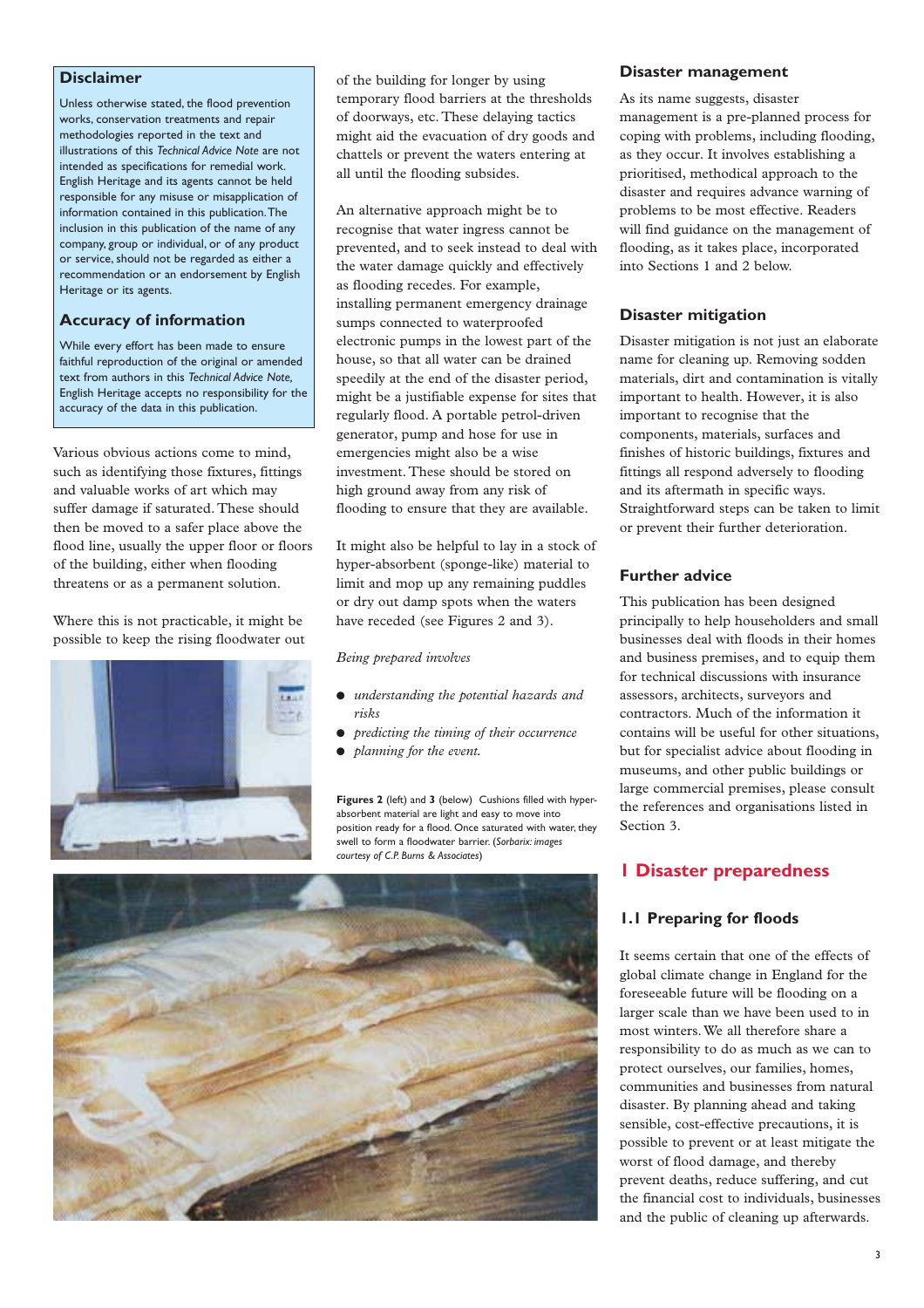Those charged with the care and welfare of historic buildings also have a responsibility to maintain them and pass them on to future generations in good condition. In this sense, disaster preparedness is simply good curatorship.

In order to plan for flooding, basic information is required. Contact your local authority, the Environment Agency, or visit the Environment Agency website (see Section 1.2) to

- find out if you live in an area that is prone to flooding
- learn about flood warnings, how they are issued and what each flood warning code means
- request flood warnings by phone direct to your home or work
- obtain general information about planning for floods.

#### *Assessing flood risk*

Forewarned is forearmed. It is essential to understand the flood risk in your area before you can decide what flood protection you need. The risk assessment should take into account:

- *the local topography* is the building near a river, stream, or ditch; in a flood plain; or at risk of sea floods?
- *the history of flooding in the area –* when, and how frequently have floods occurred in the past? What caused them? How high did the floodwaters rise?
- *flood defences –* have any measures been taken to reduce the risk of flooding in the future?

People in high-risk areas need to prepare their response by looking at local experience:

- Neighbours who have lived in the area a long time can provide anecdotal evidence of past floods. Local history groups and the local studies section of the local library may also be able to provide information.
- Anecdotal information may be important for warning of localised flooding from ditches and small streams. (The Environment Agency will be responsible for main rivers only.)
- Local authorities have information on flood defences, land-use planning, waterways and drainage systems.
- The Environment Agency is responsible for flood warnings and flood defences. It can supply maps, graphs and other information on flood areas, flood levels and flood defences.

*Each and every early warning about the threat of a flood should be taken as a signal to prepare for the worst.*

#### *Insurance*

Make sure your building and contents insurance provides adequate cover and is up to date.

For security, insurance and other reasons, it is always wise to take photographs of your property and treasured possessions while they are in good condition, and to store these records with your insurance documents in a safe and accessible place.

**Assemble a flood kit**

- Your flood kit should contain
- torch and spare batteries
- portable, battery-operated radio and spare batteries
- first aid kit
- essential medicines, e.g. drugs prescribed for individuals
- cash and credit cards
- warm and waterproof clothing and footwear
- mobile phone, spare batteries and charger.

## **Prepare an emergency file**

Get together a file of useful information and important documents, and keep it up to date.The file should contain

- contact numbers for relatives, your insurance company, the local authority, expert professional advisers, reliable builders and other salvage experts (see *Useful contacts,* Section 3.2)
- your insurance documents
- photographic record of property and treasured belongings, while in good condition
- important personal documents
- your doctor's telephone number and details of any medication required by you or other members of your household or business.

Store the file in a waterproof container (e.g. plastic ziplock bag) in a secure and accessible place in an upstairs room, where floodwater will not reach it.

Make sure the photographs are annotated and dated on the reverse to provide objective evidence.

## **1.2 Basic procedures, health and safety**

## *Constant vigilance*

The majority of localised flooding is a result of blockages in small drains and ditches. Vigilance is necessary to ensure that land drainage is not impeded. If any local drains or ditches, pipes or culverts are found to be blocked, then the Local Authority should be contacted for advice. Checking is particularly important after a storm, which may cause blockages – so that the next storm causes a flood.

People who live in areas at high risk from flooding need to carry out a flood risk assessment (Section 1.1) and to stay on the alert for flood warnings. Warnings are issued in several ways, including local and national media (press, radio and television), teletext and the Internet. Two Environment Agency websites are especially relevant: www.environmentagency.gov.uk/subjects/flood/floodwarning and the "see what's in my backyard" section of www.environmentagency.gov.uk/yourenv/?lang=\_e). Keeping an eye on regional weather forecasts and listening for flood alerts can give useful advance warning to aid disaster preparations. In high-risk areas (e.g. surge tide areas), it is advisable to join a 24 hour early warning system: direct warnings are given by phone, fax or pager through the Environment Agency's Automated Voice Messaging (AVM) service. Flood Wardens use public address systems to warn residents in particularly vulnerable urban areas. People within flood risk areas can also receive updates on the latest warning information by phoning the Environment Agency's Floodline: 0845 988 1188.

- Move (or keep) valuable or irreplaceable items and important documents (especially your insurance company's contact telephone number and policy documents) upstairs or to safe dry storage.
- Ensure that you have a photographic record of the condition of your house before any flood damage (including details of interior decoration and furnishings) in case you need to make an insurance claim.
- Keep a stock of sandbags ready.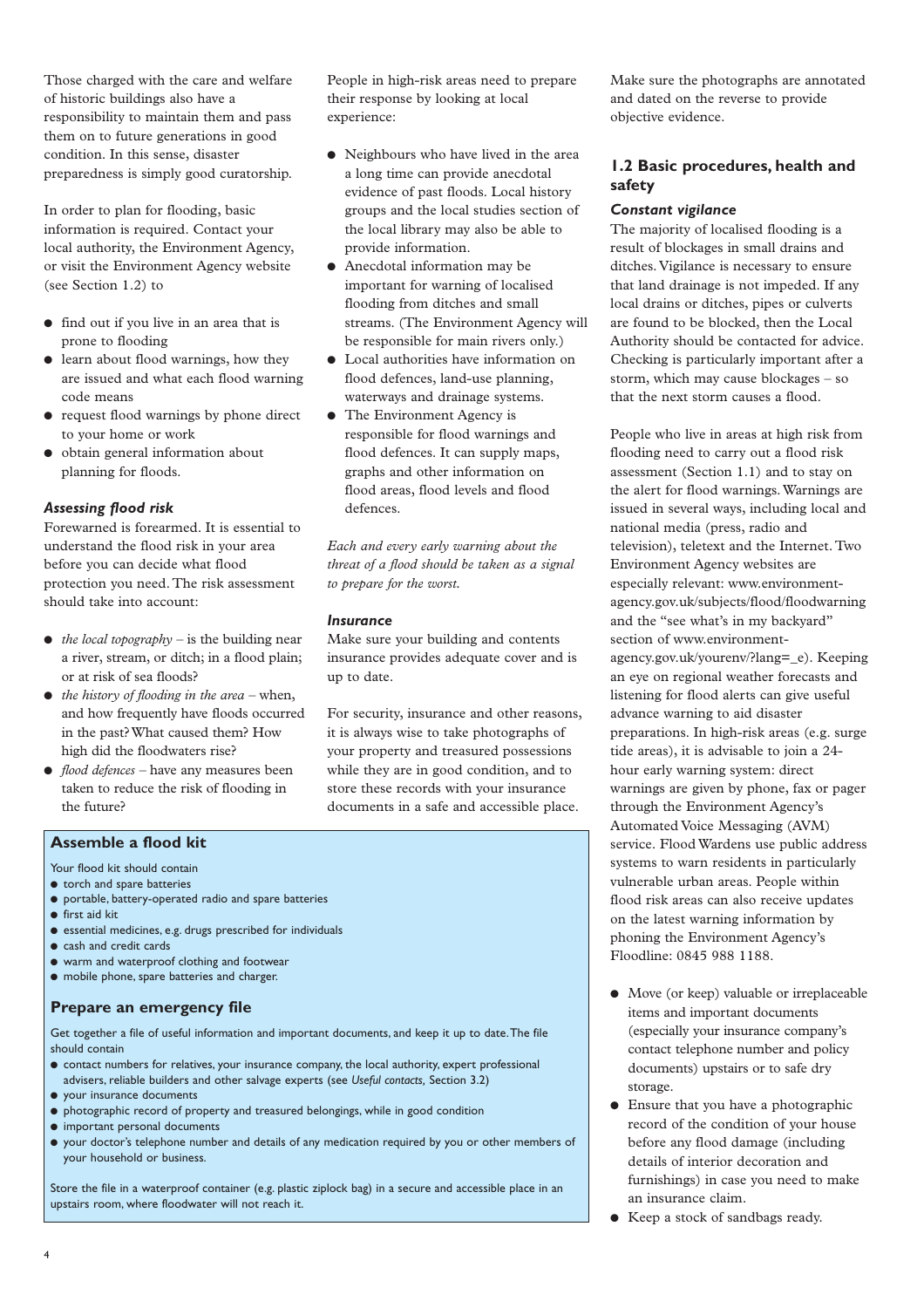

**Figure 4** Shrewsbury flooded again all too soon! Abbey Foregate in December 2000 (*Courtesy of* Shropshire Star)

## *Make an emergency flood plan*

Discuss with all the members of your household or business what each is to do in case of a flood.

- Designate key people to take responsibility for turning off the gas, electricity and water. Make sure they know where the stopcocks and switches are located, and how to use them.
- Know how to contact emergency services before, during and after flood events.
- Decide on a 'top ten' list of valuables to be saved from each room, and train people to move these first, speedily and carefully.
- Floods may force everyone to leave the building. Find out where you and others would be evacuated to. Make sure everybody knows where that is, and how to contact each other during and after an evacuation.
- Prepare an emergency file and an emergency kit, and keep them in a safe and accessible place (see box, page 4).
- Tell external contacts or neighbours about your plan.You may need their help if there is a flood, or they may need yours.
- Do not wait for a flood to find out if your plan works. Try it now. Review its efficiency with others and make steady, cost-effective improvements wherever possible.
- Learn from others (see *Bibliography*, Section 3.1).

## *What to do when floods are forecast*

● Stay somewhere safe and be careful. It is primarily your own responsibility to look after yourself and your family during floods.

- Do not leave your home unless you have to.
- If you must travel, plan routes ahead of time to avoid flooded areas and lowlying areas liable to flood.
- Stay alert: events can change very quickly during a flood. Keep an eye on the weather and listen out for warnings on the radio and television.
- Bring valuable outdoor belongings indoors.
- Store temporary food and drinking water supplies in a dry place.
- Move people and pets upstairs or to higher ground.
- Get ready to leave if told to do so by the emergency authorities.
- Arm yourself with a mobile telephone, a powerful torch and spare batteries.
- Be careful. Do not climb on walls or roofs, which can be slippery when wet, without proper equipment, e.g. ladders and ropes.
- Consult your emergency flood plan (Section 1.1).

## *What to do when your building is about to be flooded*

- Follow your emergency flood plan.
- Alert everyone in the building.
- Tell the emergency services if the flooding is potentially serious or life-threatening.
- Turn off the heating system, electricity and gas supplies.
- Old people, young children and babies should be evacuated if practicable. If this is not possible, then ensure that they are kept warm.
- Try to prevent water entering the building by erecting barriers or sandbags.

## *What to do when your building is being flooded*

- Turn off the power supply at the electrical fuse box and the gas supply at the stop tap. If the fuse box or circuit breaker is already affected by the flooding, stand on a dry (nonconducting) board and use a dry stick (wood, not metal) to turn off the switch. In addition to these precautions, avoid electric shock in a damp environment by wearing rubbersoled boots.
- Evacuate the building if the emergency services advise you to do so.
- Avoid walking in floodwater if possible or take extreme care when doing so. Do not try to work in deep or fastflowing water unless you are experienced and well-equipped. Fastflowing water in confined spaces can easily knock people off their feet, and hazards such as open manholes, roadworks or submerged objects are concealed from view.
- If premises are evacuated, the emergency services may prevent your re-entry for several days. Use the time to co-ordinate and plan your return to the building and the cleaning-up work.

#### *Insurance claims*

Following a flood, telephone your insurance company's 24-hour emergency helpline as soon as possible. They will be able to provide information on dealing with your claim, and assistance in getting things back to normal. If you have to move into alternative accommodation, ask your insurer if the cost is covered under a household policy. Make sure your insurance company knows where to contact you if you have to move out of your home. Make notes to assist your insurer in dealing with your claim, including

- time of flood warning
- time the flood waters entered your home
- the sequence of flooding, where the water came from, and how it flowed through the building. This is important if the flooding is associated with ditches and drains since the information can be presented to the Local Authority and /or the Environment Agency when they review the flood history to determine if it resulted from poor drainage management.
- the maximum depth of the flood (this can be marked on a wall in soft pencil)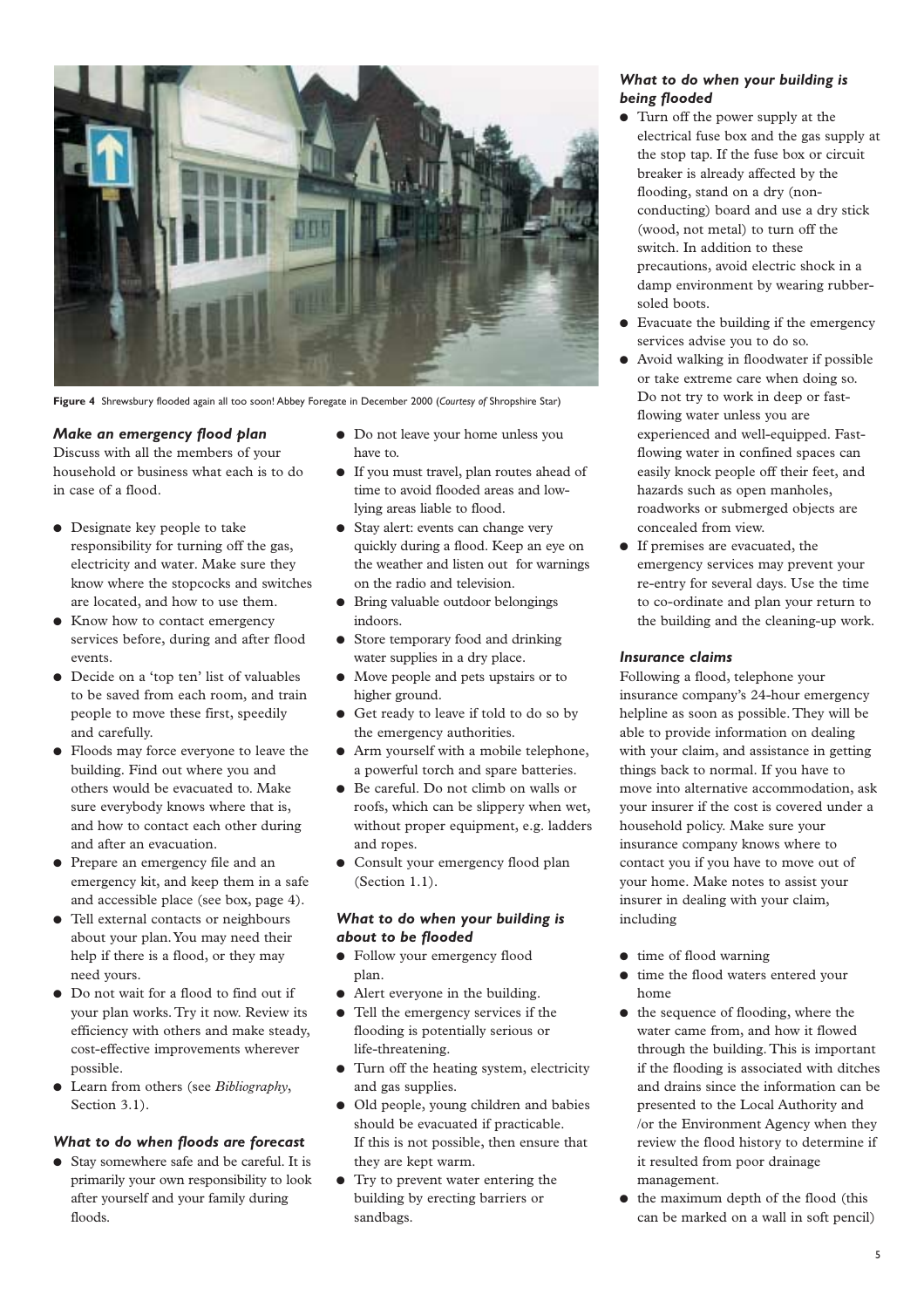- how long the flood water was in your home
- the presence of any contaminants (e.g. oil, sewage, etc.)
- what damage was done to the building (walls, floors, etc.) and contents (carpets, sofas, electrical goods, etc.)
- taking photographs (if possible) of what was damaged for comparison with 'before' pictures. Mark them with the exact location and date on the back. Cameras that add dates to prints are extremely useful for providing evidence.

Keep a file of correspondence after the flood (e.g. letters to local authority, builders, your insurer, loss adjuster, etc).

## *Returning to the building Safety*

Seek guidance from the emergency services or local authority before returning to your property.

People returning to flood-damaged buildings must safeguard themselves before beginning to clean up. Serious flooding can create hidden dangers such as weakened foundations, structurally unsafe building components and damaged electrical circuitry; it can also contaminate buildings with germ-laden mud or silt, moulds, algae, and (occasionally) fish, bird and animal carcases.

Because of the risk of Weil's disease and other health hazards, children and pets must not be allowed to play in floodwater.

Resist the temptation to start cleaning up right away. It is much better to assess the damage and make a coherent plan of action first. Record the damage with photographs and video recordings, and make written notes. This documentation will be vital later on, when you have to present your insurance claim and attempt to return the building and its contents to the condition they were in before the flood.

Check with the electricity, gas and water companies that it is safe to turn the supplies back on before doing so. Electrical circuitry may have to be replaced before power can be restored. If you have to use a mobile petrol-driven electricity generator, ensure that it is suitably earthed and that the power generated does not exceed 110 volts for safe operations. *Make sure that any*

*generator used indoors is properly vented to the exterior: exhaust carbon monoxide can kill.*

## *Household cleaning and disinfecting*

Cleaning supplies and equipment might include

- a hose with an adjustable spray nozzle
- buckets
- mops and brushes
- wooden or nylon (kitchen) spatulas
- absorbent materials and sponges
- plastic sacks for rubbish
- household bleach
- non-ammonia, low-sud household cleaning fluid
- disposable plastic or rubber gloves
- masks and filters.

Follow the first rinsing by cleaning with a non-ammonia, low-sud household cleaning fluid, diluted with water if necessary according to the manufacturer's instructions. Rinse with clear water.

Disinfect hard surfaces with 200–220 ml (1 ⁄2 pint) of liquid household bleach in 22.5 litres (5 gallons) of water, to kill the bacteria and odour left by floodwaters. *Never mix bleach with proprietary cleaning products, especially those that contain ammonia.* Rinse with clear water.

*Always dilute bleach with water before use.* Undiluted bleach may cause blisters in plaster, stone and mortar, lift the grain on timber surfaces, encourage iron fixings to rust or stain adjacent surfaces, and weaken or dissolve animal glues in panelled doors and other joinery.

If in doubt about possible adverse effects of cleaning materials on historic or other materials, consult the manufacturers' printed instructions or seek help from their consumer helplines. Try cleaning products on small, inconspicuous areas first to test their effects.

#### *Protection*

Wear protective clothing: wet weather gear, rubber or plastic gloves and barrier cream on hands and exposed skin. Do not allow floodwater to come into contact with open wounds or grazes: if it does, obtain an anti-tetanus injection as soon as possible.

Beware of concealed hazards such as nails or broken glass hidden in silt or ponded water. Tread carefully: floodwaters deposit mud, which can be very slippery underfoot.

Mould, which can develop very rapidly in damp buildings, spreads through airborne spores that can cause eye irritation, allergic reactions or respiratory problems. It is advisable to wear masks and goggles or, in very serious cases a high-efficiency particle air (HEPA) filter respirator to protect against this risk (for suppliers of safety equipment see Section 3).

Floodwater is sometimes contaminated with bacteria that can cause severe gastrointestinal illnesses. It is therefore essential to clean and disinfect the building and its contents thoroughly, particularly items that come into contact with food. Protect your eyes, hands and mouth, and wash your hands and scrub beneath nails with soap and disinfectant before eating. Any food that comes into contact with floodwater must be thrown away. This includes the contents of fridges and freezers; products in bottles and jars (the area under the seal cannot be properly disinfected); items in tins; medicines, cosmetics and other toiletries.

Babies' and children's clothes and toys which have come into contact with floodwater should be kept securely out of reach so that children cannot handle them. Once examined (if necessary) by a loss adjuster they should be destroyed.

Some commercially available flood barriers may be reusable. Manufacturers' instructions as to reuse and cleaning must be followed.

Sandbags, however, which have (or may have) absorbed floodwater constitute a health hazard. They must be disposed of carefully, and NOT retained (for secure disposal methods, consult your local authority). The risk of contamination with sewage and other toxic substances renders them too dangerous for future reuse. *Children should not be allowed to play with the sand.*

## *Sterilising cooking utensils*

Items used for cooking, storing or serving food must be thoroughly sterilised if they have been contaminated. Metal items can be sterilised by immersion in boiling water for at least 10 minutes. Glass, glazed ceramics and plastics can be sterilised by immersion in water with a sterilising tablet (used for cleaning babies' bottles; available from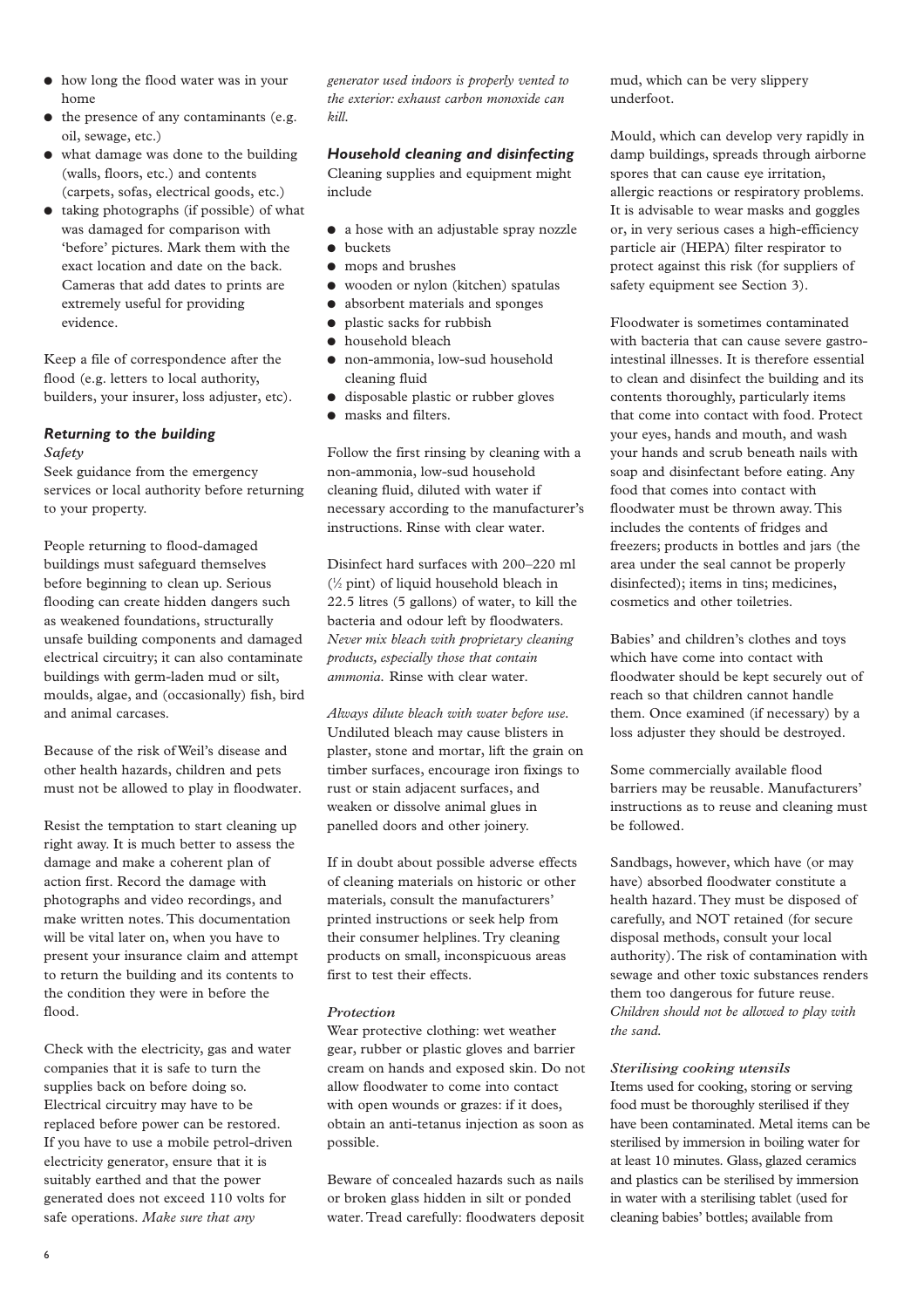chemists and supermarkets) and following the manufacturer's instructions. Alternatively

- make a sterilising solution of one part household bleach to four parts water in a bucket
- immerse the items completely, turning them to remove air bubbles and to ensure that all surfaces are in contact with the solution
- leave them to soak for at least 20 minutes
- rinse thoroughly with boiled water before use.

Beware of hazardous materials, e.g. chemicals, heating oil, etc. that may have been stored in the building and released, or washed on to the site from elsewhere.

Check with the local Environmental Health Office or the Environment Agency Waste Office if substantial volumes of potentially contaminated silt and mud have to be removed. It may not be safe to dump the materials in a skip or corner of the property.

*Do not attempt to handle hazardous waste yourself: advise the authorities and allow them to deal with it.*

#### *Reoccupying the building*

Nobody should reoccupy the building until

- the structure is stable
- safe water and power supplies have been established
- all standing water has been removed
- the rooms that were flooded have been thoroughly dried, cleaned and disinfected
- any food, medicines, cosmetics and other toiletries that came into contact with floodwater have been thrown away
- all contaminated cooking appliances, dishes and utensils, glasses, cutlery and crockery have been thoroughly washed and disinfected
- adequate toilet facilities are available.

## *Flood damage and historic buildings*

After a flood, it is natural to want to start straight away to tidy up, throw out damaged goods, dry out the building and make things better. But in dealing with historic buildings, hasty, ill-informed action (however well meant) can do more harm than good. Take time to assess the situation and plan your clean-up campaign methodically, to avoid

## **Beware**

In some cases, the flood damage responses promoted by insurance companies, loss adjusters and contractors may be highly damaging to historic fabric and may breach Listed Building Consent legislation.Typical examples of the damage caused include the unauthorised removal and disposal of wet timber panelling and the indiscriminate removal of plaster from the walls of listed buildings. If in doubt, consult the local planning authority's Conservation Officer before agreeing to any flood protection, cleaning up or drying out work.

unnecessary damage to precious architectural features.

In some cases, the building and insurance industries' standard procedures for making buildings habitable again after floods can be damaging to the special architectural or historic interest of statutorily listed buildings. Most insurers, loss adjusters, builders and other contractors operating in this area have very limited knowledge and experience of dealing with historic buildings. They may recommend courses of action and works which contravene Planning and Listed Building Consent legislation, policies and guidance. If in doubt, consult the local planning authority's Conservation Officer.

Building conservation is concerned with retaining original fabric and cleaning or repairing it in a sensitive fashion. Most historic timberwork, panelling, floorboards and plasterwork can be retained and conserved after flooding. There have been many cases in which sodden materials, that appeared at first sight to be decayed beyond redemption, have been restored and reused in a cost-effective manner. However, it is important to know what you are doing: however well-intentioned, the use of inappropriate techniques for drying out can be exceedingly damaging to historic building fabric.

#### *Good conservation practice*

The first principle of good conservation practice is to retain as much authentic original fabric as possible. No matter how good modern craftsmanship may be, it is not possible to replicate the special historic, archaeological and artistic interest embodied in historic building materials, components and finishes. Repairing old buildings by the replacement or restoration of damaged elements might be justifiable in cases of extreme decay and loss. But much of the material found after floods in builders'

skips, though perhaps dirty and damaged, can be revived, retained and re-used, thus preserving the special interest of the property.

## *If in doubt, consult*

If in doubt, consult the local planning authority's Conservation Officer or seek specialist guidance from an architect, surveyor, engineer or conservator with experience of building conservation (see *Useful contacts,* Section 3.2).

If in doubt seek specialist expertise. English Heritage's view is that special care and attention is necessary in such cases and that all concerned should involve accredited architects, surveyors, engineers, conservators and specialists in relevant crafts and trades with appropriate knowledge and experience, and competent damage management companies (see *Bibliography*, Section 3.1 and *Useful contacts*, Section 3.2).

#### *Protecting historic buildings*

There are things you can do to protect your property from floods, or to mitigate the effects of unavoidable floods. Antiflood measures must be applied with sensitivity in a historic building, so that they do not damage the special interest or integrity of the historic structure. In particular, the existing structural systems and materials must be retained and respected. The materials and techniques used in any repair work should be traditional and compatible with the existing ones; any alterations should be detectable and reversible. It is important to keep a sense of proportion: floodproofing works should be designed according to realistic assessments of the likelihood and severity of flooding.

The things you can do to protect your building from the effects of flooding fall into three categories

- regular maintenance of the existing building and grounds
- designing any additions or alterations to the property with flood-proofing in mind
- special measures designed specifically to combat the immediate effects of flooding.

## *Listed Building Consent*

Repair and maintenance work that does not affect the special architectural or historic interest of a statutorily listed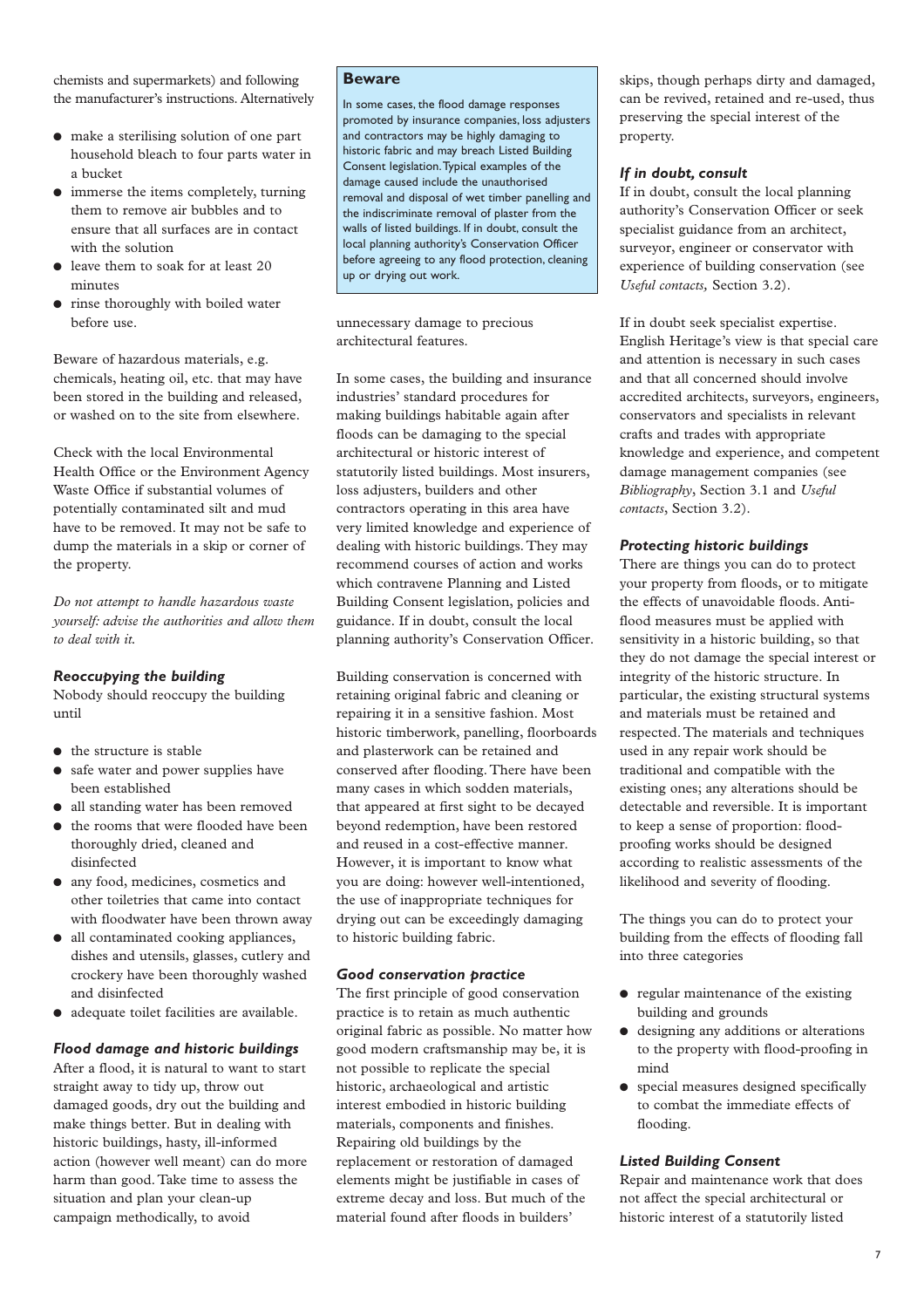building, and retains and preserves the original materials, surfaces and textures, does not usually require Listed Building Consent from the local planning authority. Where consent is required for such works, it may be granted quickly. Alterations, or partial or wholesale demolition, usually require Listed Building Consent. The granting of consent to carry out works to protect the building from flooding will be influenced by the impact of the proposals on the architectural or historic interest of the building.

## *Regular maintenance*

Keeping your property tidy and wellmaintained can help to minimise the effects of flooding.

- Maintain rainwater goods in sound condition. Clear leaves and debris from gutters, ensure downpipes are not blocked, check that seals at junctions are watertight, and that drains are unbroken and clear.
- Remove any rubbish from the garden and grounds. Floating debris can be dangerous during a flood, and if it remains in place it can prevent floodwaters from draining away freely.
- Do not allow stacks of materials (e.g. firewood, DIY materials) to build up around the house. By trapping water against the walls, they slow down the drying-out process.
- Make sure the external ground level around the building is as low as practicable – at least 150 mm (6 in) below the finished internal ground floor level, or below any damp-proof course.

# *Flood-proof additions and alterations*

If you are planning new work to alter or extend your house, bear in mind the possibility of flooding. Points to note include

- Hard surfaces such as tarmac or paving increase water run-off by making it impossible for water to soak into the earth. Unless all the falls on hard surfaces carry surface water well away from the building, consider using gravel for any footpaths and car parking spaces.
- Extensions (e.g. conservatories) increase water run-off from the roof and simultaneously reduce the area of ground into which water can drain.
- Any new drains must be adequate to cope with flooding.
- New plumbing can be fitted with backflow valves, to prevent water entering the building from drains and sewers. Manhole covers can be of a sealed type.
- In basements and ground floor rooms threatened by flooding, new electrical circuitry, fuse boxes and heaters can be installed at a higher level. Make sure that embedded or trunked power cables are carried down from the ceiling and not up from floor level.
- Investigate the possibility of raising above floodwater level storage tanks for hazardous materials such as oil or propane gas.
- Where the risk of frequent floods is high, consider installing a basement sump and pump with submersible emergency power supply to help drain basements quickly after the flooding subsides.

## *Special flood-proofing measures*

If the risk of frequent floods is high, it may be necessary to take special measures designed specifically to combat the immediate effects of flooding. Such measures may be

- ephemeral (though nevertheless effective) works not classed as building operations in planning terms at all, e.g. sandbag walls
- temporary flood barriers fixed to the building as needed and removed once the danger of flooding has passed
- permanent flood-proofing features, which have a more significant impact on the appearance and character of the building
- modifications to services and interior fixtures and fittings to enable the building to be made habitable again as soon as possible after a flood.

Flood protection barriers will not usually hold back water for more than a few hours. They may, however, gain time for moveable items to be saved, and they will also help to keep out flood debris. There is now a certification scheme managed by the British Standards Institution that awards BSI Kitemarks to approved products.

Any new measures to protect a historic building from flooding should be compatible with the building's age, architectural style, appearance and materials.

*Note: any works on or within 8 metres of a main river or stream require Land Drainage Consent from the Environment Agency.This includes structures of any description.*

# *Sandbags*

Locate suppliers (e.g. builders' merchants, local authorities) well in advance of flooding and lay in a store on high ground for use in high-risk periods.

If you are unable to get ready-made sandbags, you can make your own using compost bags, carrier bags or pillowcases filled with sand or earth. Put a plastic sheet down first to act as an extra seal.

It is essential to fill and lay sandbags correctly.They must not be over-filled (no more than half to three-quarters full) and when laid, should be well stamped down to force the upper bags to mould themselves to the lower. Build up the layers like brickwork, with the bags in the bottom row butted up tight to each other end-to-end, and well stamped down before the second row is laid on top. In walls that are more than two sandbags high, there should be a double line of sandbags at the bottom, followed by a second double line, then a single line on top.

## *Sealing gaps and holes*

When protecting a building against surface flooding, you should examine and seal all possible water entry points, including airbricks, air vents, and openings for electricity, gas and water. If you do seal any gas vents remember to switch off the gas supply first to prevent the build-up of carbon monoxide inside the building.

Seals around windows and doors should be made watertight. As a temporary measure, clear or white bathroom sealant applied from the outside may suffice in an emergency.

Temporary snap-on covers for airbricks and vents can be purchased from suppliers of flood protection products (see Fig 5 and *Useful contacts,* Section 3.2).

Remember that airbricks and vents should be sealed only during flood conditions and then removed to aid drainage and later provide permanent ventilation.

# *Temporary flood barriers*

Temporary barriers can be fitted to exterior doorways or window openings to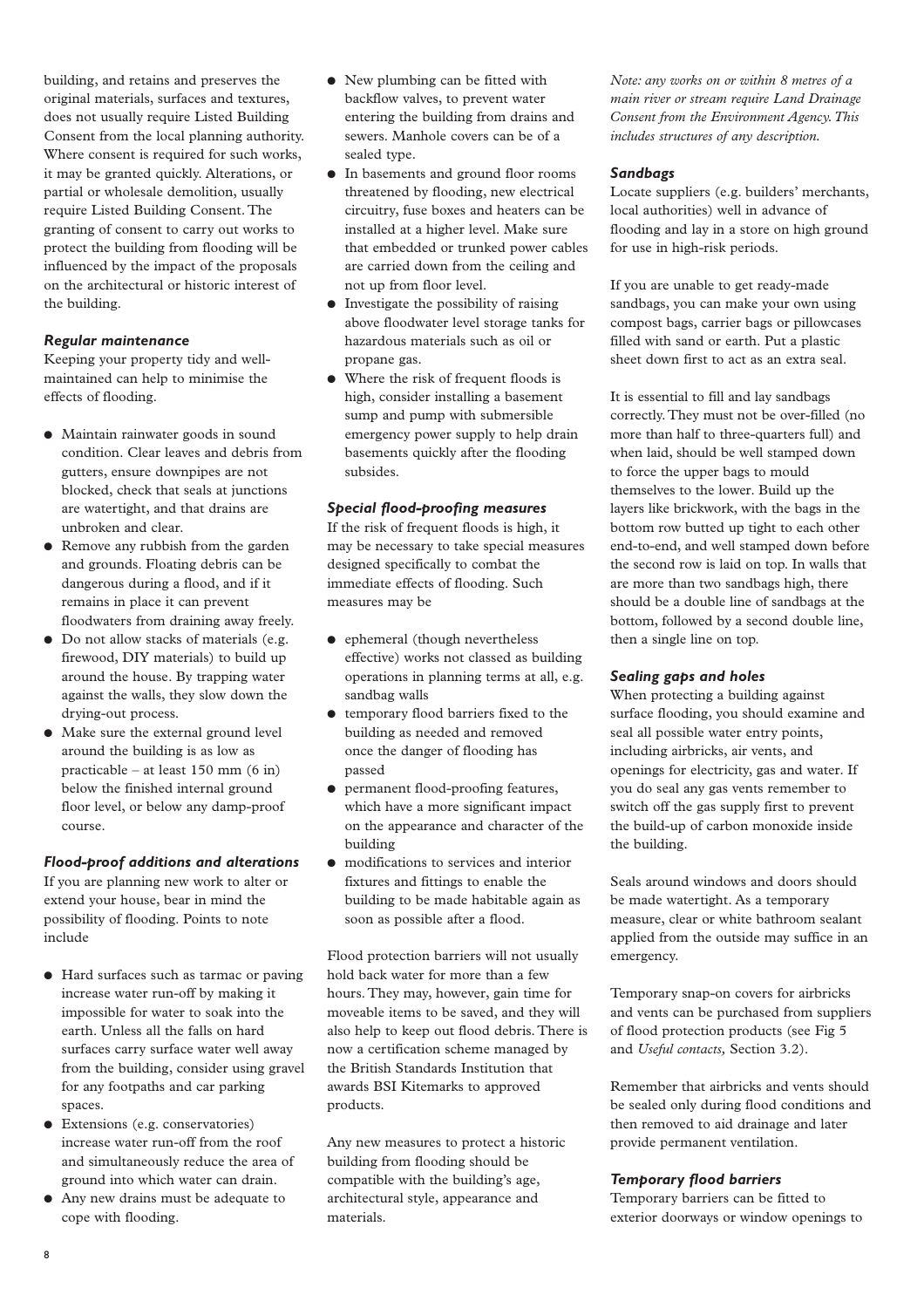

**Figure 5** Airbricks can be sealed with temporary covers to keep out floodwater. *(Courtesy of Flood Management Systems Ltd)*

raise the threshold of the building against rising water, then removed and stored once the risk of flooding has passed. Because they are used only during a flood, these features are less intrusive than permanent flood barriers, but in order to keep their architectural impact to a minimum, any fixings must be discreet and compatible with an older property. In addition, steps must be taken to ensure that the historic doorframes and adjoining walls can handle the pressure of built-up floodwater. (See Figs 10, 11, 12, 13 and 17; also 18.)

Designs for temporary door and window barriers are described in Section 1.3. There are also several proprietary designs of door and window barriers (see *Useful contacts,* Section 3.2).



#### *Permanent flood barriers*

Permanent features might include a builtup front doorstep, a partially tanked and rendered lower ground floor elevation, or works to protect the garden fence in front of the building.The designs of such fixed barriers must be minimal and appropriately styled to the appearance of the particular historic property. Designs for permanent flood barriers are described in Section 1.3.

## *Modifications to services, interior fixtures and fittings*

In some cases, floods are inevitable, and it will be necessary to design services, interior fixtures and fittings and decor that can withstand flooding, or recover quickly.

● Do not install fitted carpets on the ground floor, but have washable, permeable floor finishes and loose rugs.



**Figure 6** Sash window frames fitted with slots to hold temporary flood barriers. Painting the slots to match the frames helps them to blend discreetly into the background when not in use. *(John Fidler)*

- Ensure that all furniture on the ground floor is light and small enough to be moved upstairs if necessary.
- Reposition wiring, sockets, telephone outlets, switches, etc. above the maximum flood level.
- Reposition gas and electricity meters above the maximum flood level.
- Ensure sewage pipe and septic systems can be sealed if flooding levels are predicted to be above the water level in the lowest WC in the property (basement/first floor). One-way valves can be fitted to the septic pipe in older systems.
- Do not install standard kitchen units or any built-in furniture made from laminate-covered Medium Density Fibreboard (MDF) or chipboard. Instead, for work surfaces and cupboards which will withstand inundation, use Marine Plywood (sturdy, and available from builders' merchants or timber yards) or plastic shelving.
- Either install kitchen appliances such as the washing machine, dishwasher and fridge above flood level, i.e. above worktops, or reinforce cupboards with steel bracketing so that they can carry these heavy items, which can be moved onto them before the kitchen is flooded.
- Moving and lifting heavy 'white goods' are hazardous to health. Follow correct lifting procedures to prevent spinal injuries.

## **1.3 Flood barrier designs**

There are several types of purpose-built flood barriers suitable for historic buildings. Most door and window barriers consist of various types of waterproof board and seals, which are inserted at times of flooding into small-section timber or metal channels on either side of the front door frame. Some have ingenious self-sealing closing devices, while others rely on tongue-and-groove boarding connections with mastic-covered joints. Some are of fixed height and protect buildings from known or predictable flood levels; others are adjustable, and can be made higher or lower according to need.

Perimeter barriers are installed at the boundary of the property, and are intended to prevent water reaching the building at all. They may consist of brick walls, toughened glass barriers or a combination of both, with watertight doors installed in gate openings.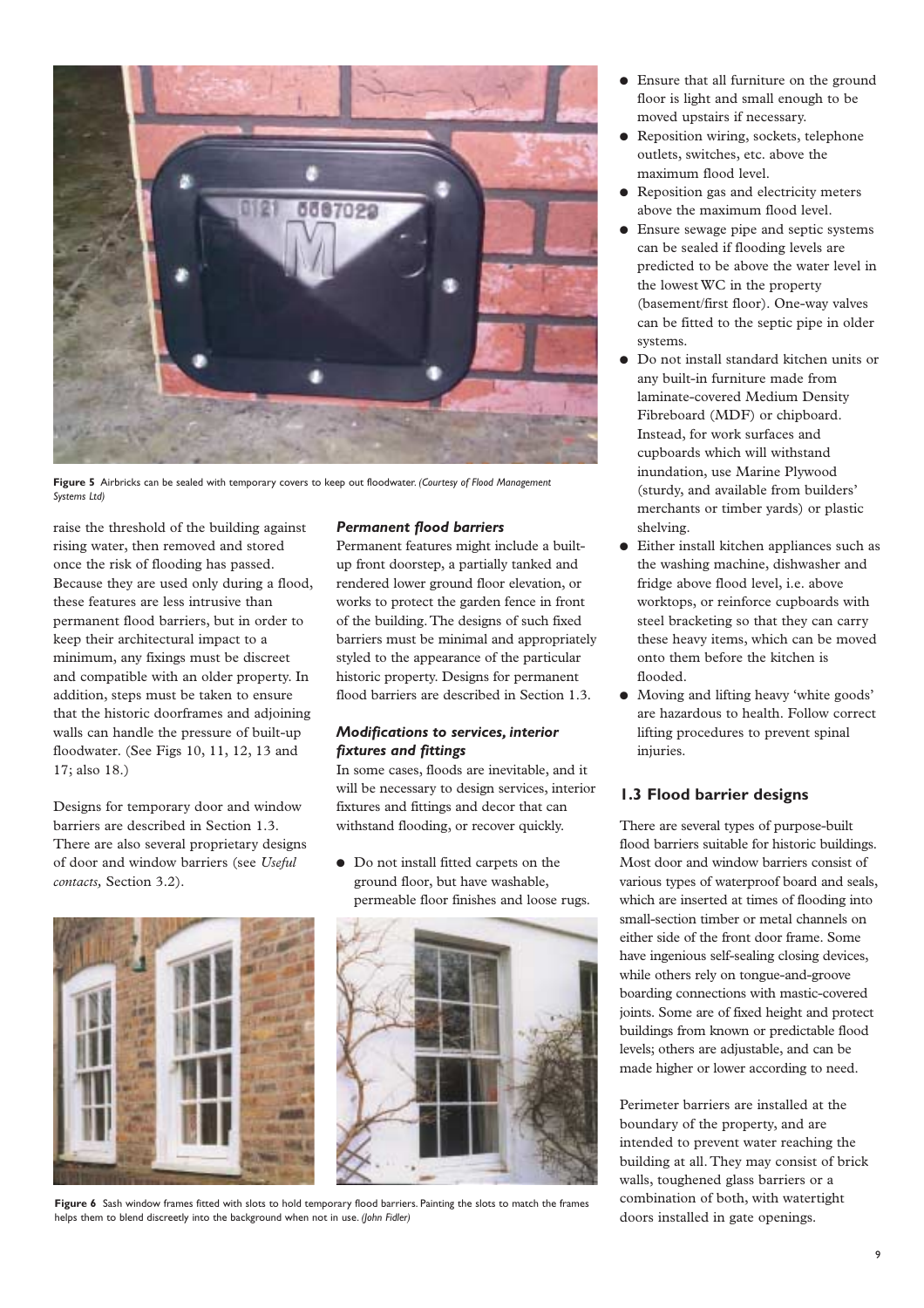

**Figure 7** A waterproof render has been applied to the lower external walls of a riverside cottage to form a permanent flood barrier. *(John Fidler)*



**Figure 8** A boundary wall facing the River Thames in Hammersmith,West London, has been rendered to provide a flood barrier. Its height has been increased with a visually unobtrusive screen of toughened glass. (*John Fidler)*



**Figure 9** A rendered brick barrier topped with a toughened glass screen is partially screened by a panel of railings. *(John Fidler)*





*Note: manhole covers between the house and the barrier should be sealed so that street water cannot surcharge the cover and backflood the property. Ensure that rainwater gutters do not pond water between the house and the barrier. Allow for sealed siphon discharges or higher roof overflows over the barrier.*

Listed Building Consent will most probably be required before the flood barriers illustrated here (Figs 5–19) can be installed on a listed building. Planning permission may be needed in conservation areas. Although English Heritage considers these designs to be particularly appropriate for use on historic buildings, their inclusion in this publication does not mean that they will be suitable in all cases, nor does it remove the need to apply for Listed Building Consent or planning permission. Take advice from the local planning authority's Conservation Officer before proceeding.

#### *Designs and materials*

Figures 10–13 illustrate a simple 'slider' form of barrier, which slots into channels fixed to either side of a window or door frame. These barriers are only as watertight as the channels they sit in, and may have to be reinforced with sandbags to reduce seepage. They may be perfectly adequate for keeping water out of uncarpeted interiors (e.g. outhouses and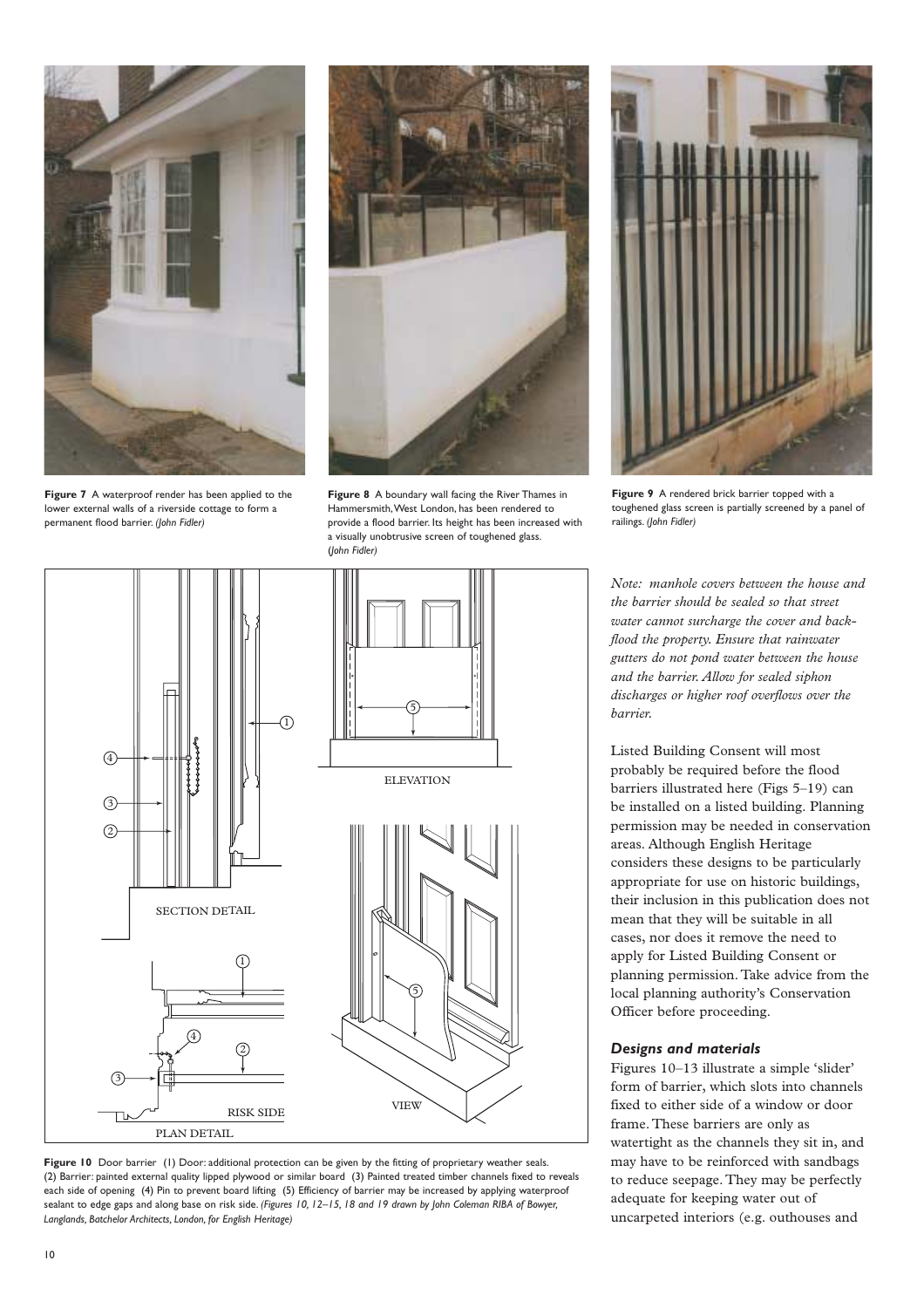

**Figure 11** A Georgian doorcase fitted with fairly unobtrusive slots to hold a temporary flood barrier *(John Fidler)*

service rooms). Figures 14–19 illustrate compression barriers, which are designed to be completely watertight. Although a little more expensive to make than sliders, these may be better investments where carpeted, fully furnished and decorated interiors are threatened.

All the barriers shown in Figures 5, 6 and 10–13 are temporary. External-quality plywood, although a little more expensive than ordinary plywood, is better able to withstand moisture. The plywood should be lipped (i.e. have a strip of hardwood pinned and glued to the cut edges, covering the endgrain). All the timber elements in the barriers should be treated with preservative before being primed, undercoated and painted with an exteriorquality gloss acrylic paint. Metal fixings, including screws and pins, should be of galvanised or stainless steel. Clear window frame mastic or silicone bathroom sealant can be used to seal gaps between channels and rough brickwork or masonry, and to make temporary seals when barriers are in place.

**Figure 13** (right) Door barrier: example with interlocking tongued and grooved multiple boards for increased height protection (1) High channels of painted, treated timber (or metal) fixed to reveals each side of opening (2) Barrier: painted external quality lipped plywood or similar boards, the top edges fitted with hardwood tongues, the bottom edges grooved (3) Sealant to edges of side channels and channels bedded in mastic (4) Locating pin to prevent boards lifting (5) Sealant bead run along external (risk side) joints after assembly to give additional protection (6) Additional boards can be added, depending on risk level (7) Slot in paving to locate positively bottom edge of barrier (8) Optional lifting handles on rear face of boards



**Figure 12** (above) Door barrier (1) Door: can be given additional protection by the fitting of proprietary weather seals (2) Barrier: painted external quality lipped plywood or similar board (3) Painted timber battens fixed to reveals each side of opening to form guide channels for board (4) Slot in paving for positive location of bottom edge of barrier (5) Efficiency of barrier can be increased by applying waterproof sealant around edges and base on risk side.

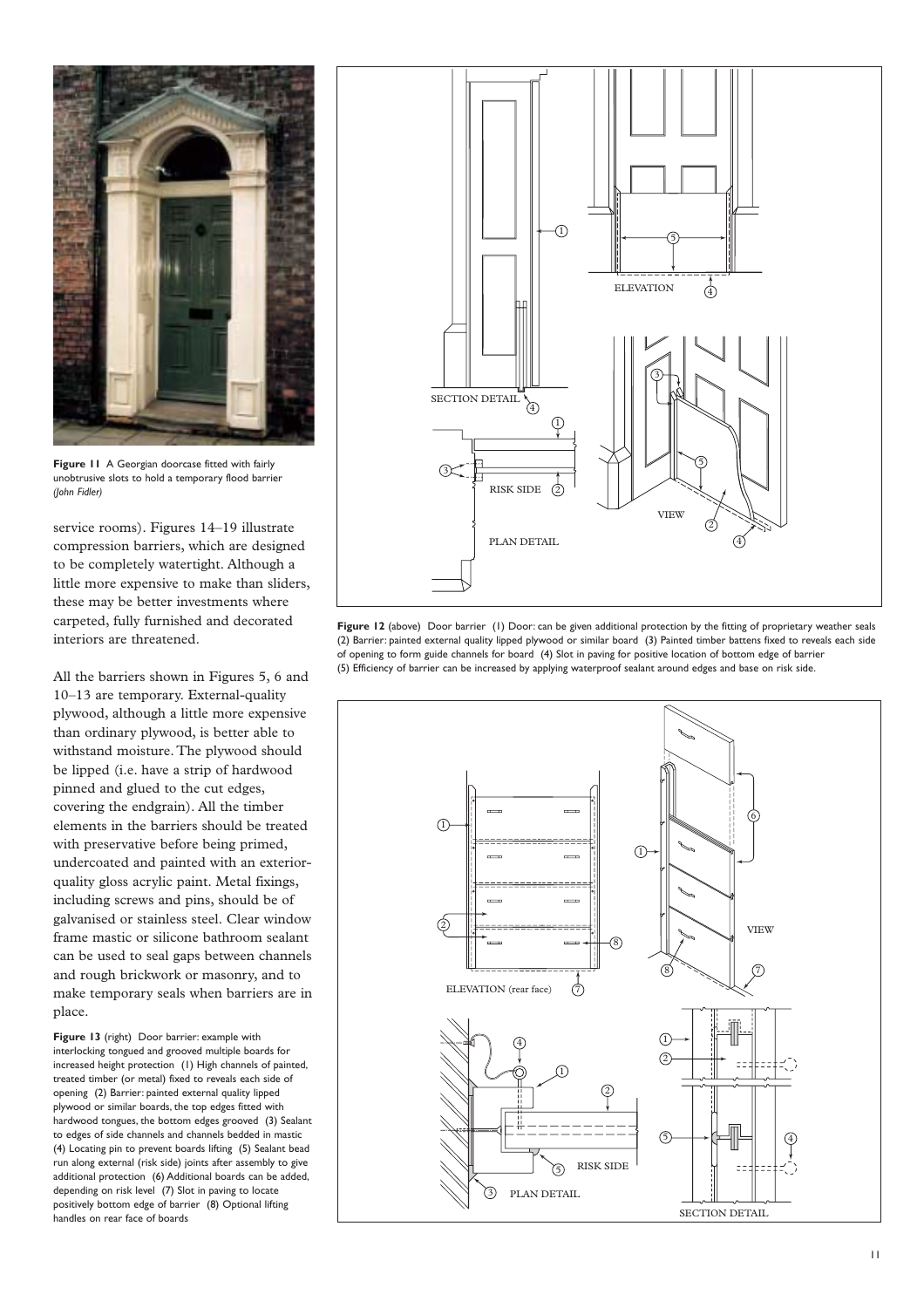

**Figure 14** (top) Typical sash window barrier: compression type (1) Sash window: can be additionally protected by the fitting of proprietary draught and weather stripping to the sashes and parting beads (2) Barrier: painted external quality lipped plywood or similar board (3) Painted galvanised metal angles bedded in waterproof mastic and fixed to reveals each side of opening (4) Painted, treated timber packer to provide compression along bottom edge of board (5) Locking mechanism to pull board and seals tight against metal angles and timber packer (6) Self-adhesive compressible foam sealing strips stuck to rear face (bottom and sides) and along bottom edge of board





Figure 16 (above) Double layer barriers (see Fig 15) in position in front of an eighteenth-century door *(John Fidler)*

# **2 Disaster mitigation**

# **2.1 Dealing with flood damage to historic buildings: cleaning up**

## *General principles*

Once floodwater has entered a building, it is almost certain to cause some damage that will require cleaning and repair. However, the extent and degree of damage depend on two key factors: the depth that the water reaches, and the length of time that it remains in the building.

Shallow flooding (when the water does not rise above floor level) is unlikely to cause significant damage in most properties, although there may be problems with water entering cellars, basements and voids beneath suspended ground floors.

Damage costs increase significantly once floodwater rises above floor level and comes into contact with internal finishes, electrical sockets, kitchen cupboards, carpets, furniture and personal possessions. Flood depths greater than 1 metre (3 ft) above floor level have been known in rare cases to cause structural damage to buildings, though only where

Figure 15 (left) Door barrier: example with double layer barriers (1) Door: can be given additional protection by the fitting of proprietary weather seals (2) Inner barrier of painted external quality lipped plywood or similar board, with lifting handles, slotted into painted galvanised metal channels fixed to door frames (3) Outer compression type barrier: painted external quality lipped plywood or similar board (4) Painted galvanised metal angles bedded in waterproof mastic and fixed to reveals each side of opening (5) Locking mechanism to pull board and seals tight against metal angles and timber packer (6) Self-adhesive compressible foam sealing strips stuck to rear face (bottom and sides) and along bottom edge of board (7) Painted, treated timber packer to provide compression along bottom edge of board (8) Extended side angles allow second board to be added to increase barrier height.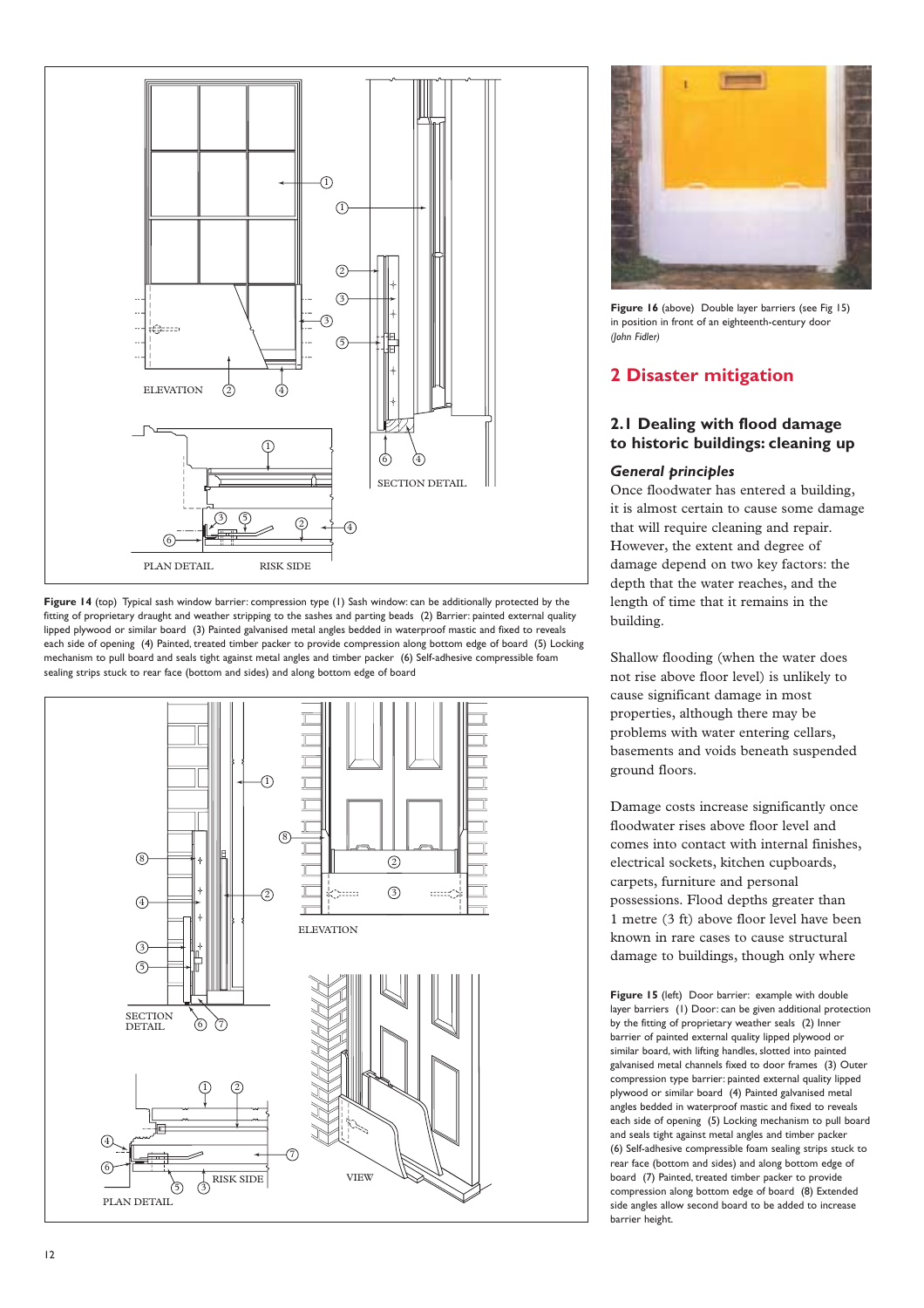

**Figure 17** A compression barrier fitted to the front wall of a riverside property that is subject to regular flooding *(John Fidler)*

the buildings involved were in a very poor state of repair. It is rare for the structural integrity of a historic building to be compromised.

#### *Dry old buildings slowly*

It is essential not to attempt to dry old buildings out too quickly simply by the application of heat (e.g. by getting the central heating going again and turning it on full blast).The result can be catastrophic: thin timber elements, including floors, doors and panelling, may warp, twist or split; salts will migrate through old stone and plasterwork, causing them to blister, powder and exfoliate; many painted surfaces will peel and flake. The 'remedial' work becomes much more damaging than the flood itself.

The best general advice is to dry the building down gently and slowly, first through natural ventilation, and then with the aid of dehumidifiers (see Fig 20) and very low background heat, where appropriate. It is also useful to monitor the relative humidity within the property to ensure that moderate levels are maintained. Slow and gentle drying can take several months, but it is better than destroying irreplaceable historic fabric by acting in haste.

## *Assessing and recording the damage*

Make an inventory and assess the damage. Document the damage with photographs, video and/or written descriptions. This record will be invaluable to insurers and any surveyors, architects or other professionals involved in the clean-up and repair.

#### *Structural issues*

Flooding is unlikely to lead to serious structural instability in buildings unless



**Figure 18** (above) Door/window barrier details: compression type (1) Barrier: painted external quality lipped plywood or similar board (2) Painted galvanised metal angles bedded in waterproof mastic and fixed to reveals each side of opening (3) Self-adhesive compressible foam sealing strips stuck to rear face (bottom and sides) and along bottom edge of board (4) Locking mechanism to pull board and seals tight against metal angles and timber packer (5) Painted, treated timber packer to provide compression along bottom edge of board



**Figure 19** (above) Typical watertight door (1) Painted galvanised metal frame bedded in mastic to seal abutment with masonry, fixed to reveals and steps (alternative fixing cleats shown in pecked line) (2) Articulated hinges to ensure even contact between frame and seals all round on closing (3) Painted galvanised sheet metal faced, metal framed door (4) Rubber compression seals to sides and bottom of inner face of door to form watertight seal against frame when door closed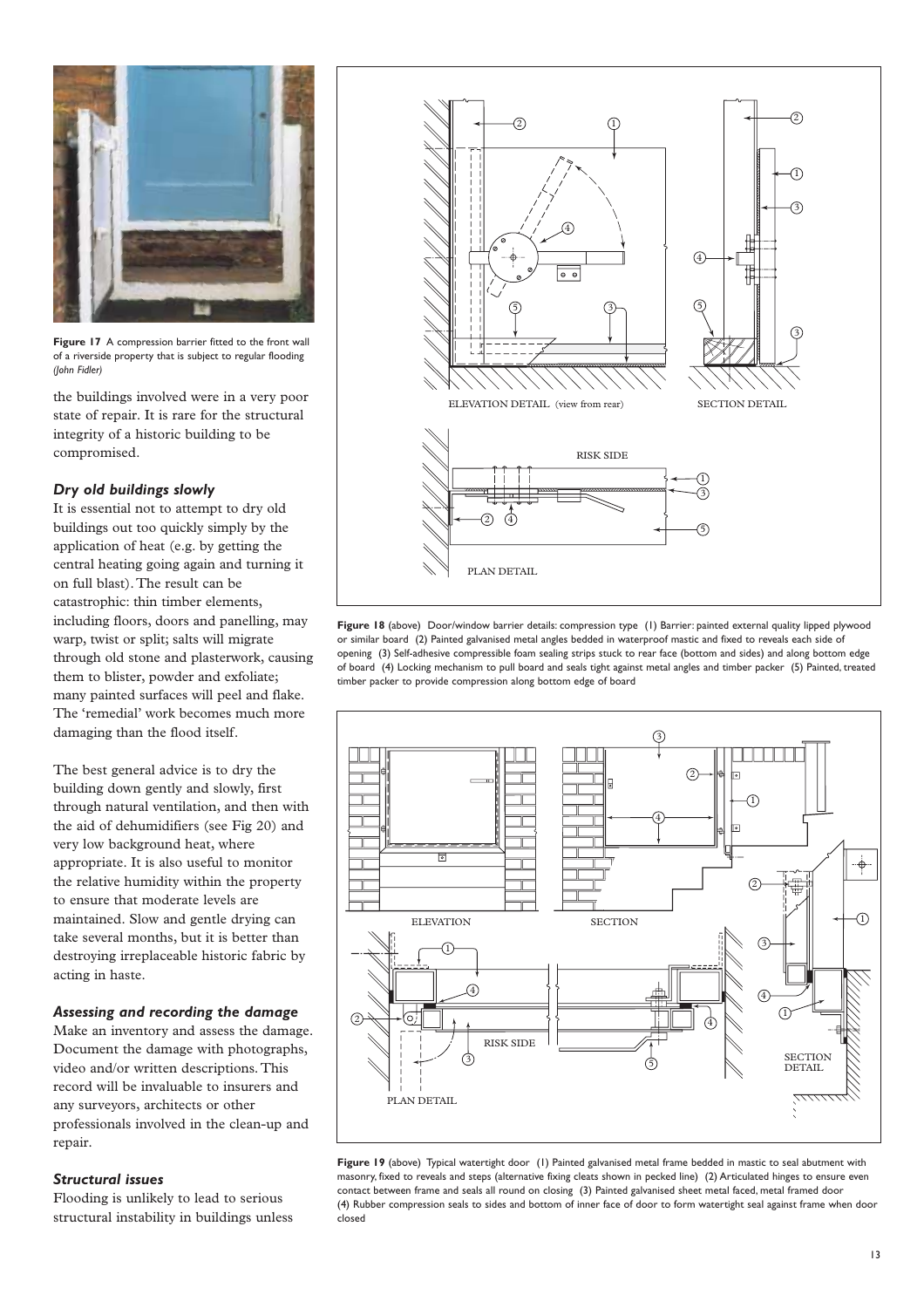there has been significant washing-away of supporting ground, or the property has been battered by heavy storm seas or fasttravelling heavy flotsam. Damage is more likely to occur in areas suffering fastflowing water on hillsides, where landslips may occur, or close to where sea walls have been breached. Look for

- bulging or dislodged sections of masonry caused by heavy impacts or excessive pressure
- undermined foundations, especially at corners
- cracks greater than 6 mm  $(^{1}/_{4}$  in) above doors and windows and at the ends of facades
- any major leaning, tilting and subsidence of the structure that was not evident, or as pronounced, before the flood.

In these situations consult the emergency services during flooding and, thereafter, the local building control department for advice, guidance and local knowledge. Special assistance and advice may be necessary for listed buildings and the local planning authority's Conservation Officer should be contacted. Architects, building surveyors and structural engineers with experience in the consolidation and repair of structurally damaged historic buildings can be called to help (see *Useful contacts,* Section 3.2). They may be able to propose remedial solutions to avert the need for dismantling and rebuilding.

#### *Electricity and gas supplies*

Consult the local utility companies before turning on power and gas supplies. To prevent residual moisture or contaminants from causing short-circuits when the power is switched back on, electrical systems need to be opened up, cleaned and dried – or replaced, depending on the severity of the problem. Systems should be inspected and certified by an appropriately qualified electrician before use.

Gas supplies, pipework and meters are normally resistant to water. During floods, however, mud and moisture can enter the burners, jets and electrical components of fires and boilers and can damage them. These elements all need to be inspected, cleaned, dried and tested before reuse.

In coastal areas, it is worth noting that the salt in seawater can corrode metal fittings, including metal conduit and switch boxes.

Simply ensuring that the metal components of an electricity or gas system are dry may not be sufficient; they should still be checked as described above.

#### *Drains and sewers*

Mud and silt can block waste and foul water drainage systems after a flood. Until the local authority can unblock mains drainage, the impact of continuing rainfall and waste drainage from the property will need to be carefully monitored and managed to avert additional flooding.

- If water rises through the trap (U-bend) of the lowest appliance (e.g. sink, bath or toilet), report this immediately to the local sewerage authority.
- Flush sinks and toilets regularly to help rinse the system.

## *Salvaging detached and damaged items*

Do not throw away materials (e.g. loose decorative elements, furnishings etc.) indiscriminately, but salvage and retain as much as possible – even items thought to be badly damaged. Cleaning and steady drying out, together with conservation or repair may save them. If not, they may be used as models for new replica fixtures and fittings or found as a match in salvage yards.

Floodwaters can carry a long way even heavy items which you may find on your property, and these may well be vital to the restoration works of an upstream neighbour. Items such as gates and garden furniture that are missing from your property may turn up farther downstream.

## *Security*

You may need to secure the building to keep out people who are not supposed to be there. Opening doors and windows to help a building dry out creates many opportunities for thieves to enter. There may be unfamiliar people around during the clean-up, and when everyone is wearing overalls it is hard to tell authorised from unauthorised visitors. Implement a system for checking identification and controlling admission of visitors. Use perforated plywood sheets and/or wire grills temporarily screwed to existing frames to secure openings at night without stopping through-ventilation in the building. An alternative way to secure windows without inhibiting ventilation is to open the sashes a little way and screw

them to the frame, leaving a gap of no more than 100 mm (4 in) at the top and bottom.

Speedy reoccupation of the premises can reduce security risks. If you have to take up temporary residence alongside the property in a mobile home, caravan or Portakabin, you should first seek advice on the need for planning permission from the local planning authority.

#### *Wait for the water to recede*

Basements are high-risk areas that often fill with water. Be careful to assess local drainage conditions outside and around the property first before deciding to pump water from a basement. If the surrounding water level is high, pumping could increase the external pressure on foundation walls, which may cause fragile, thin-walled structures to collapse inwards. In any case, pumping before the floodwater has receded is pointless: as long as the groundwater table remains higher than the basement, water will continue to seep in through the walls until the groundwater level finds equilibrium.

Let the water recede by itself and give it a helping hand by baling, creating drainage holes and pumping where appropriate. Remember that many buildings have suspended floors: the underfloor voids need to be inspected for standing water and acted upon in the same way as basements.

Mud, dirt and flood debris should be removed from all surfaces with fresh water as soon as possible after the floodwater has receded. Do not wait until the deposits have dried: it is safer and easier to remove the mud while it is still wet. Make sure that all electricity is turned off before cleaning with water. Avoid using very high-pressure water: it might not only damage historic materials, but could also create an aerosol spray of harmful microorganisms. Low-pressure water, applied by operatives wearing personal protective equipment (i.e. high-efficiency particle air (HEPA) filter respirators if necessary) is safer. Extreme care should be exercised when washing decorative features and damaged or loosened elements, so as not to break them.

Silt and mud will accumulate not only on the floor and furnishings, but also in interior wall and floor cavities. Open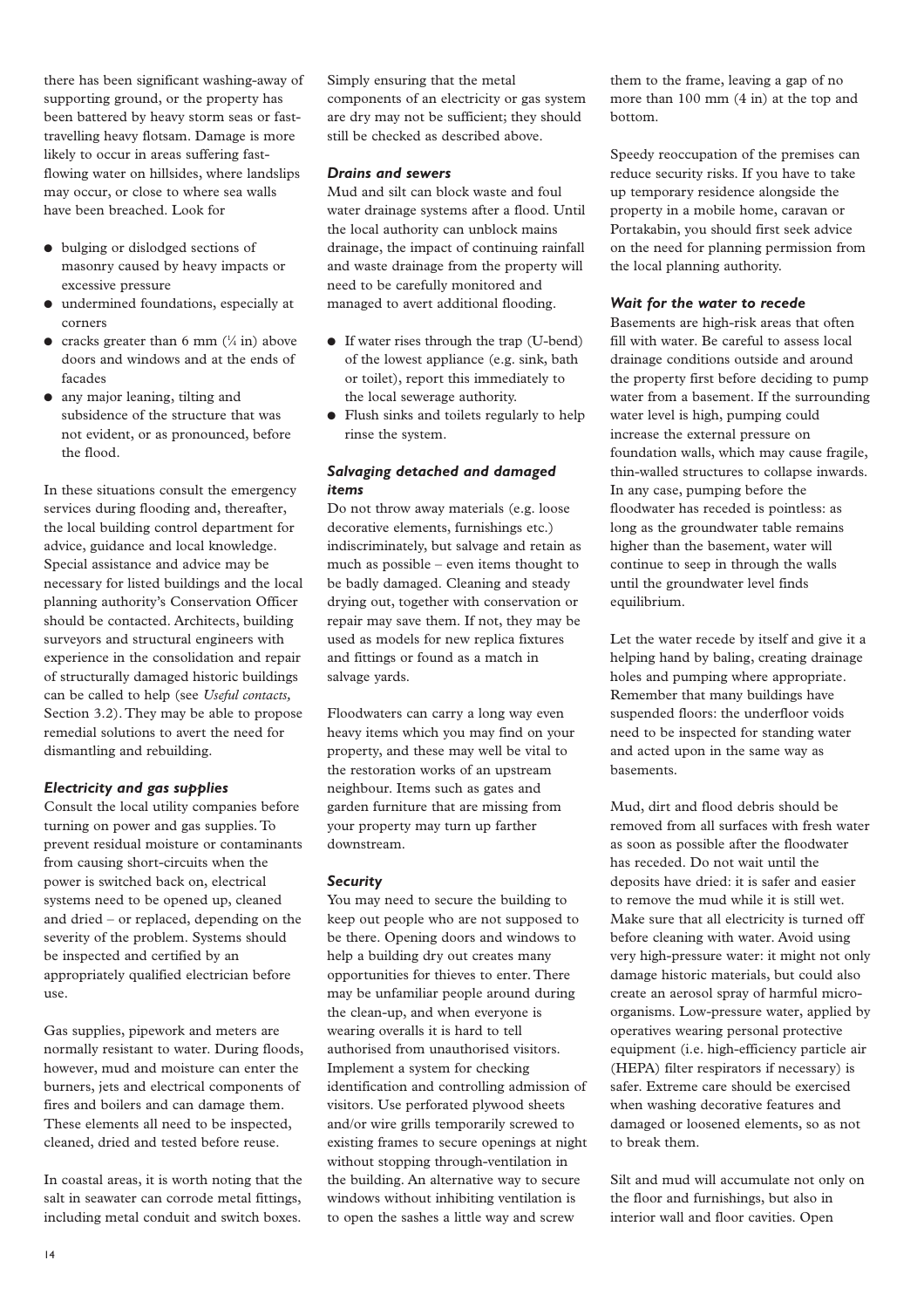electrical outlets, ducts and chases and rinse them thoroughly. Let these areas dry completely before closing them up again. Clean out heating and air conditioning ducts. Large systems may need to be dismantled or cleaned by professional contractors.

# **2.2 Dealing with flood damage in historic buildings: drying out**

#### *Investigative work and 'opening up'*

It may be necessary to open up the structure of the building to check for sources of moisture; to check on the condition of the fabric; and to allow trapped moisture to evaporate from masonry and timber, from voids under floors or behind panelling, or from behind decorative finishes. The process must be carefully targeted, planned and supervised, to avoid the needless removal of perfectly viable original fabric. Opening up should not be allowed to develop into 'stripping out' – the wholesale removal of internal finishes (for which, in the case of a listed building, Listed Building Consent would be required before work could begin).

More often than not stripping out is unnecessary and opening up can be limited by non-destructive and keyhole surgery techniques (see *Bibliography,* Section 3.1). Before removing or dismantling any part of the structure, make a visual record of it by means of a sketch, photograph or video. Make sure that items such as floorboards or pieces of panelling are numbered (in soft pencil) so that, if lifted temporarily, they can be put back in the same place, thus preserving the archaeological integrity of the building.

Consult a conservator or a conservation architect before touching items of historic value (see below for guidance on how to treat different building materials and elements). Emergency work that is temporary and reversible should not normally require Listed Building Consent. However, you should seek advice on this matter from the local planning authority's Conservation Officer before dismantling or altering any part of a listed building.

## *Plan for drying out*

Plan your drying campaign for maximum effectiveness and minimum loss of historic fabric and finishes. Patience is essential:

drying is a natural process that cannot be hurried without causing irreparable damage. It can take months for humidity levels to return to normal in buildings that have been saturated. Rushing into remedial work before the building is thoroughly dry could mean that you have to redo the work later on, doubling the disruption and the expense. This is especially true of redecoration: most paints do not adhere well to damp substrates, and many of the relatively impermeable modern paints will slow down the drying process if they are applied before the substrate is completely dry. The result is blistering of paint and decomposition of underlying plasterwork.

#### *Ventilation*

Some or all of the following measures may be necessary to help ventilate the building. Even with standing water at low level, it is possible to start drying the rest of the house. Begin the drying process by using only natural ventilation.

- Clear mud and silt away from the bases of external walls. Return the surrounding ground to its original level, which should be at least 150 mm (6 in) below the level of internal floors at ground floor level.
- Remove covers and flood detritus from airbricks around the footings of the property. The free passage of air is essential to enable suspended timber floors to dry out from both sides.
- Remove any other seals or covers put in place before the flood to keep water out of the building.
- Open all doors (including the doors of built-in cupboards), windows, rooflights and trapdoors, to allow the air to circulate. Place safety barriers around trapdoors to prevent people falling into them.
- Remove carpets and underlays; vinyl, linoleum and other impermeable surface coverings; and hardboard or medium density fibreboard (MDF) sheets from floors.
- Move furniture and pictures away from walls so that they do not hinder drying.
- Lift floorboards to ventilate underfloor spaces. Even if the floorboards themselves are dry, lifting every sixth board will help to create vents for the damp area below. The easiest floorboards to lift will be those that are butt-jointed or that have already been altered to accommodate radiator pipes.

Lifting tongue-and-groove floorboards without damaging them is difficult; this skilled work should be left to a carpenter or joiner.

- Sodden floorboards may be swollen and softened, and can easily be damaged by rough handling. They should be lifted and left on edge, wedged apart, to dry. If they must be laid flat, they should be turned frequently to aid drying on both sides and to minimise the risk of warping or splitting. Where floorboards have been lifted, keep people out of the room or ensure that there is a safe way to cross the room and place warning signs to draw attention to the gaps.
- Strip non-historic wallcoverings (but see also *Wallcoverings,* below).
- Remove flood-soaked insulation. Most types of insulation, especially loose-fill varieties (e.g. cellulose, vermiculite, rock wool, blown fibreglass) have air pockets that collapse under the weight of the sodden material, rendering the insulation permanently ineffective. They must be removed and discarded to allow the structure to 'breathe'.
- Insulation that does *not* absorb water, (e.g. closed-cell polystyrene and urethane board etc) may have to be removed temporarily if it is preventing water from evaporating, but it can be returned when the structure has dried out after cleaning.

Old houses in particular are likely to have hidden voids where air cannot effectively circulate. Investigate 'awkward' spaces (e.g. behind panelling, box shutters and linings to door and window reveals; under stairs and inside cupboards) and open them up if necessary to ensure the free flow of air. This work may necessitate the employment of a skilled joiner if damage to historic fittings is to be avoided.

## *Assisted drying*

Natural ventilation alone may not be sufficient to dry out a building; it may be necessary to assist the drying process with extractor fans, space heaters and/or dehumidifiers. Some specialist drying companies offer an 'injection' drying service, which avoids the need to open up closed spaces by displacing trapped moisture in voids and cavities through small access holes. Another proprietary service injects hot dry air and then extracts it, taking moisture along in the process. Expert professional advice should be sought on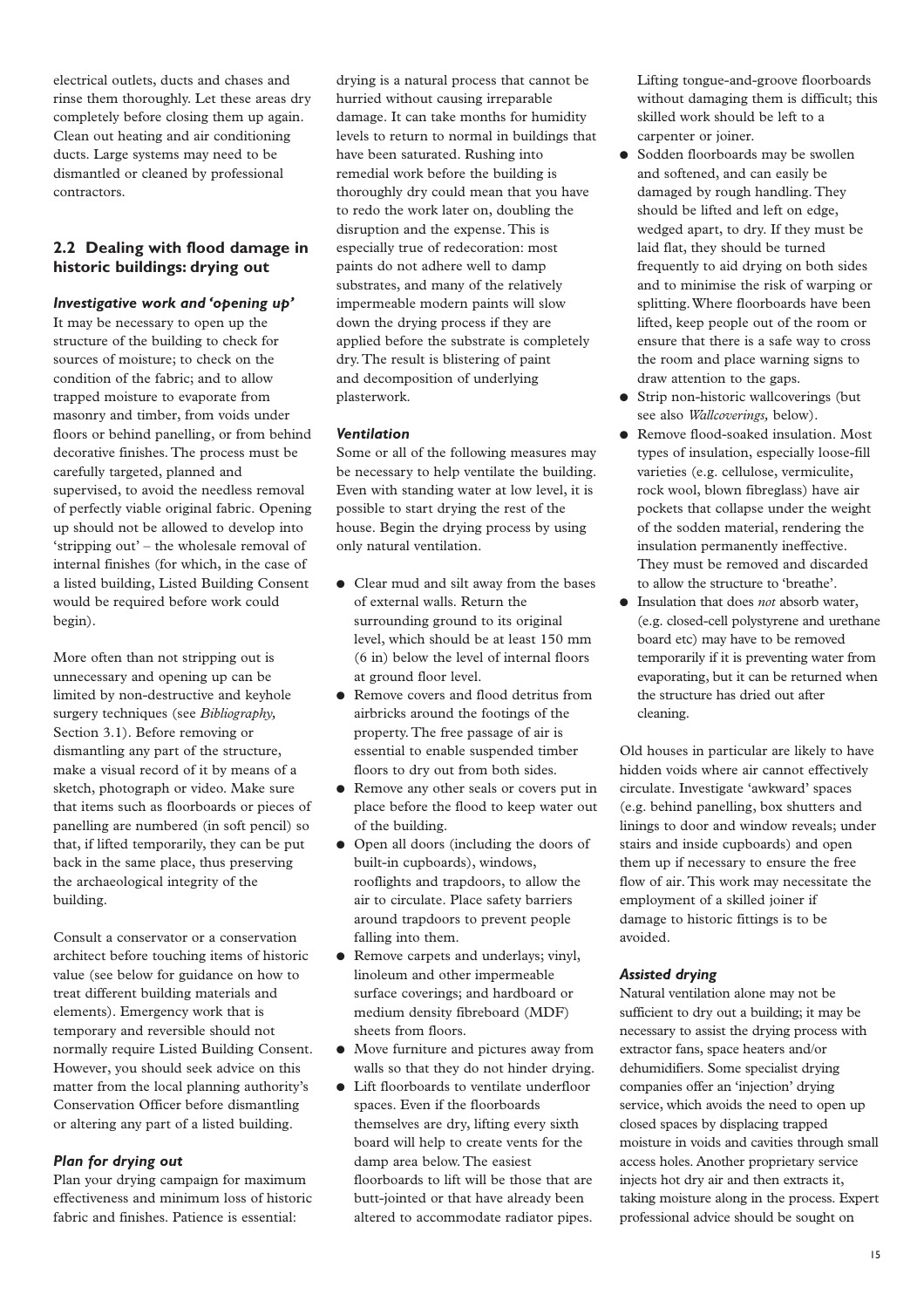controlling assisted drying, so that the damage that can be caused by over-drying by machine, or inadequate natural drying, can be avoided.The risk to internal timber, especially to panelled doors and architraves, and claddings such as panelling (wainscot), parquet flooring and furniture marquetry, is that excessively fast differential movement may occur during assisted drying, and this can crack paint, split multiboard panels, and dislodge tenons and other timber joints.

#### *Fans*

Once power has been safely restored, electric fans can be used to encourage natural air circulation and thus speed the movement of humid air to the outdoors.

#### *Dehumidification*

Although ventilation should remain the primary means of drying out the building, dehumidifiers may have a role to play as the building starts to dry out. In order for dehumidification to work effectively

- the room must be sealed to reduce airflow. Cover windows, doors and any other openings with plastic sheeting.
- the room must originally have been dry. There is no point in trying to reduce the humidity in a room which has always had moist walls because of rising damp from groundwater; all that happens is that more moisture is sucked in from outside.
- the dehumidifier(s) must be large or numerous enough to be effective; specialist drying companies, manufacturers and hire companies will be able to advise on the appropriate numbers and sizes for the volumetric capacity of the rooms involved. Care must be taken not to desiccate historic timbers, plasterwork and painted surfaces by excessive or too rapid drying. Dehumidifiers should not be used where there are wall paintings or other delicate decorative surface finishes or papers.

If a refrigerant dehumidifier is used and it does not have an automatic pump-out facility, the water collection reservoir must be emptied regularly to prevent it overflowing and causing another flood.

Temperature and humidity levels should be monitored when any industrial drying equipment is being used, to ensure that the rate of moisture removal is acceptable.



**Figure 20** Dehumidifiers are available in a range of sizes to suit different situations. *(Courtesy of EBAC)*

## *Background heating*

Modest slow background heat can be introduced as the final stage in drying out the building. Condensation on window glass, mirrors etc. is a sign that the fabric is still very wet; keep the building ventilated and the heating system controlled by room-based *humidistats* (not thermostats).

Warm air can hold more moisture than cold. If heaters are used without ventilation, the absolute humidity in the interior may actually increase, creating condensation and making the situation worse.

## *How flooding affects historic building materials*

Historic building elements that are particularly vulnerable to flood damage include stone, brick and mortar walls, timber frames, wattle-and-daub panels, timber boarding and panelling, earthen walls and floors, lime plaster walls and ceilings and many decorative finishes. Organic materials such as timber swell and distort when wet, and suffer fungal and insect infestations if left damp. If dried too quickly and at temperatures that are too high, organic materials shrink and split, or twist if they are restrained in

panels. Inorganic porous materials do not generally suffer directly from biological attack. However, enormous damage can be caused when inherent salt and water (frost) crystals, carried through the substrate, are released through inappropriate drying or very cold conditions.

#### *Masonry*

As they recover from flood saturation, historic brick and stone walls can be damaged by inherent soluble salts and by salts absorbed in rising damp from groundwater. When the masonry is saturated, the salts dissolve. But when the water evaporates, the salts are carried nearer to the surface, where they crystallise and can appear as a powdery white residue called 'efflorescence' (Fig 21). Although unsightly, efflorescence is not usually harmful and can be brushed, vacuumed or washed away. Problems arise if the salts are trapped behind a relatively impermeable coating, such as a waterrepellent sealant, or an oil-based or acrylic paint. The salts crystallise within the substrate and expand, pushing off the surface of the brick or stone in processes known as 'spalling' or 'exfoliation'. Thus it is important to allow historic masonry to 'breathe' effectively after flooding, though the removal of historic plasterwork from its surface is rarely justified. Permeable coatings, such as limewash, can be used to decorate damp surfaces whilst allowing them to keep drying out without damage.

The spalling of soft brick or stonework occurs usually on building exteriors when the temperature drops below freezing while moisture is still trapped within walls. Water expands as it turns to ice crystals, causing spalling on wall faces. Lime mortar joints can also become weakened by these processes, and by the long-term seepage of contaminated water through masonry. Impermeable, heavily cementitious mortar will exacerbate deterioration in flood situations by holding the moisture in the masonry for longer and by causing salts to crystallise within the historic material. Its wholesale removal and replacement with weaker, porous, lime-based mortar will help the walls to dry out.

After winter floods, very soft saturated bricks on the outside of the property should be protected from frosts and rain by inert (i.e. water-resistant) insulation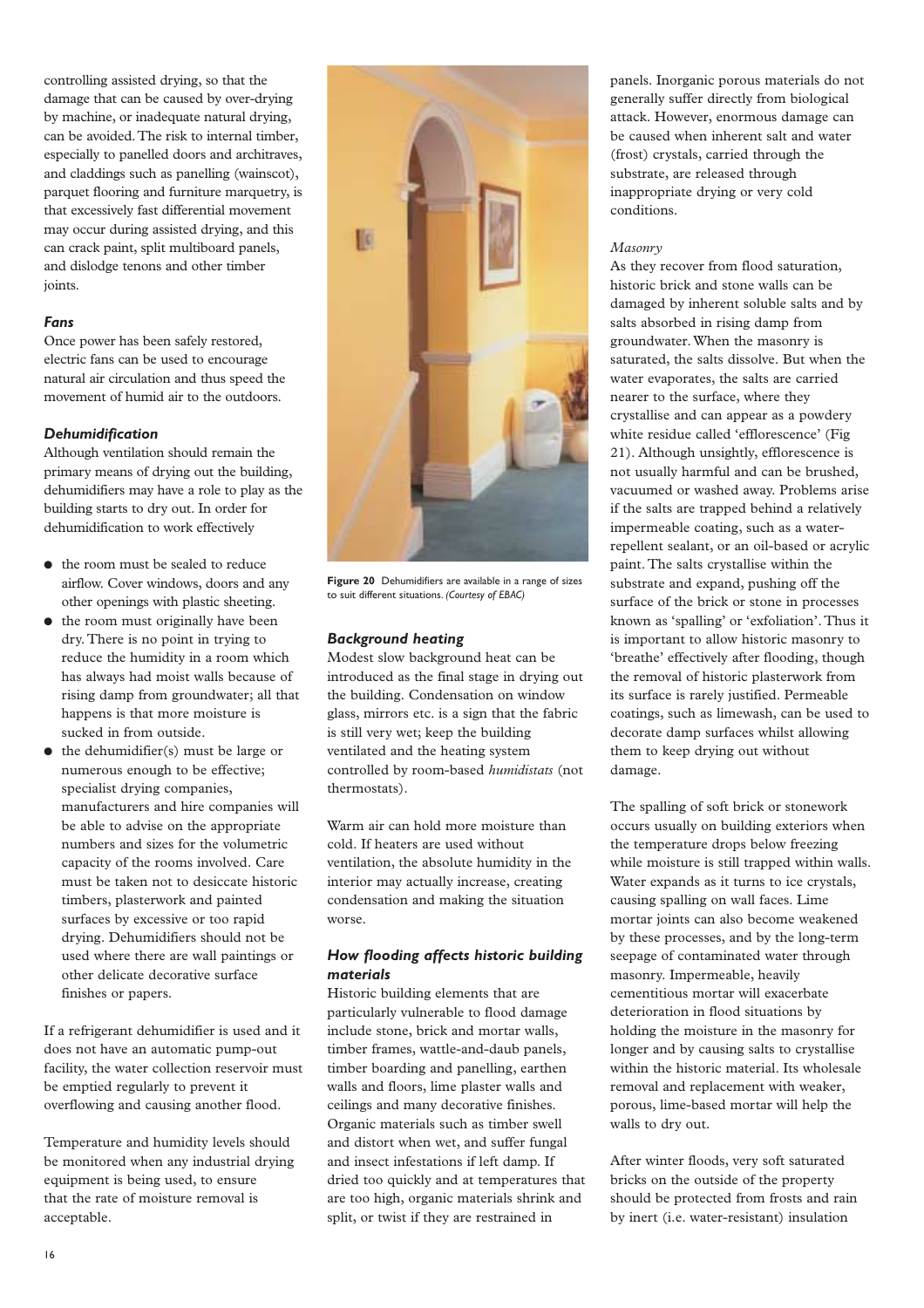and ventilated shelter (e.g. a temporary lean-to screen or tarpaulin) and allowed to dry out slowly.

Masonry flooded by sea water should be rinsed down several times with clean non-salt water as soon as possible after the flood has subsided, and then allowed to dry out slowly, so as to minimise the effects of chloride salt damage to soft masonry.

Where stone, terracotta or tile paving laid on to bare earth appears to be suffering from rising damp and salt migration following flooding, rake out the mortar joints and leave them open. They can be filled with clean dry sand to increase surface area for drying and provide sites for crystallisation to take place. Later, repoint the joints with sacrificial, highly porous, lime-based mortars to help wick the salts away from the historic paving and into the mortar. Periodically, the mortar may become saturated with salts and have to be replaced. However, this will be far cheaper than having to deal with damaged paving.

Do not seal the paving with wax, oil or polyurethane varnish, as sealants will encourage salt subflorescence and the breakdown, powdering or exfoliation of the paving slabs themselves.

#### *Concrete*

Once saturated, concrete floors and screeds take a long time to dry. Remove, and do not relay, impermeable or lowpermeability coverings that restrict drying. Where timber boards on battens, or parquet block floors have been laid over concrete, the coverings may have to be lifted out of the way to permit the concrete to dry effectively. In some cases this may be avoided by the use of injection drying methods (see *Useful contacts,* Section 3.2).

#### *Structural timber*

Timber when saturated is vulnerable to rot through fungal attack. Like other living things, the organisms that cause rot need food (i.e. wood) and water in order to grow. In most building environments the missing element is water: as long as it is kept dry, structural timber lasts for centuries. Moreover, decay organisms must exist for a long period of time in order to become destructive, so a one-off event such as a flood should not cause serious damage, as long as the wood is allowed to air-dry afterwards.

Problems occur when moisture is trapped in the wood and cannot escape. This can happen in wall cavities, in sill plates, under floors, behind panelling and under impermeable finishes such as oil-based gloss paint. Ventilate hidden voids as described above, and take the advice of a conservation professional before you consider stripping historic paint finishes or surface decoration. Such work may require Listed Building Consent.

**Figure 21** Masonry suffering the effects of damp: a 'cushion' of efflorescing salts has developed around a joint in this sandstone pier as the saturated masonry has dried out. *(John D. Stewart)*



Flaking paint *per se* does not imply that the underlying timberwork is rotten – merely that it is temporarily wet. In most cases, timber can be dried and returned to a fair state, ready for repainting.

#### *Timber panelling (wainscot) and other woodwork*

It may be possible to dry behind timber panelling (wainscot) by injection drying (see *Useful contacts,* Section 3.2). Where this is not possible, the panelling should be photographed and the individual pieces should be numbered before being gently dismantled by specialist joiners. Dry the panelling out in a dry, wellventilated space. The pieces should be stacked with spacers, turned over periodically, and loaded with uniformly distributed weight of about 2.5 kg per square metre (1/2lb per square foot), to counteract warping.

Skirting boards, doorframes and other items of internal joinery are likely to survive a flood intact. After drying, they should return to their original size and form and can be retained. It may be necessary to remove skirting boards and the linings of door and window reveals, to help the wall dry out. All such items should be carefully numbered, stacked like panelling (see previous paragraph) and returned to their original locations.

Panelled doors usually survive flooding surprisingly well. They should be allowed to dry in place, but left open to help air circulation. They may need repair to correct warping, or to strengthen joints if their original glue was not waterproof. Repairs should not be attempted until the doors are completely dry.

Timber staircases can suffer swelling and shrinkage in their many components during and after flooding, and this can lead to the loosening and weakening of structural joints. If necessary, stabilise loose treads with additional underside blocks and fixings once the staircase is dry. Ensure that natural ventilation reaches both the upper and lower sides of the stair so that the timber dries evenly; this will reduce distortion.

Independent experts can be hired as consultants to advise on drying and treating woodwork to prevent decay. They can carry out surveys to assess the potential risks of fungal and other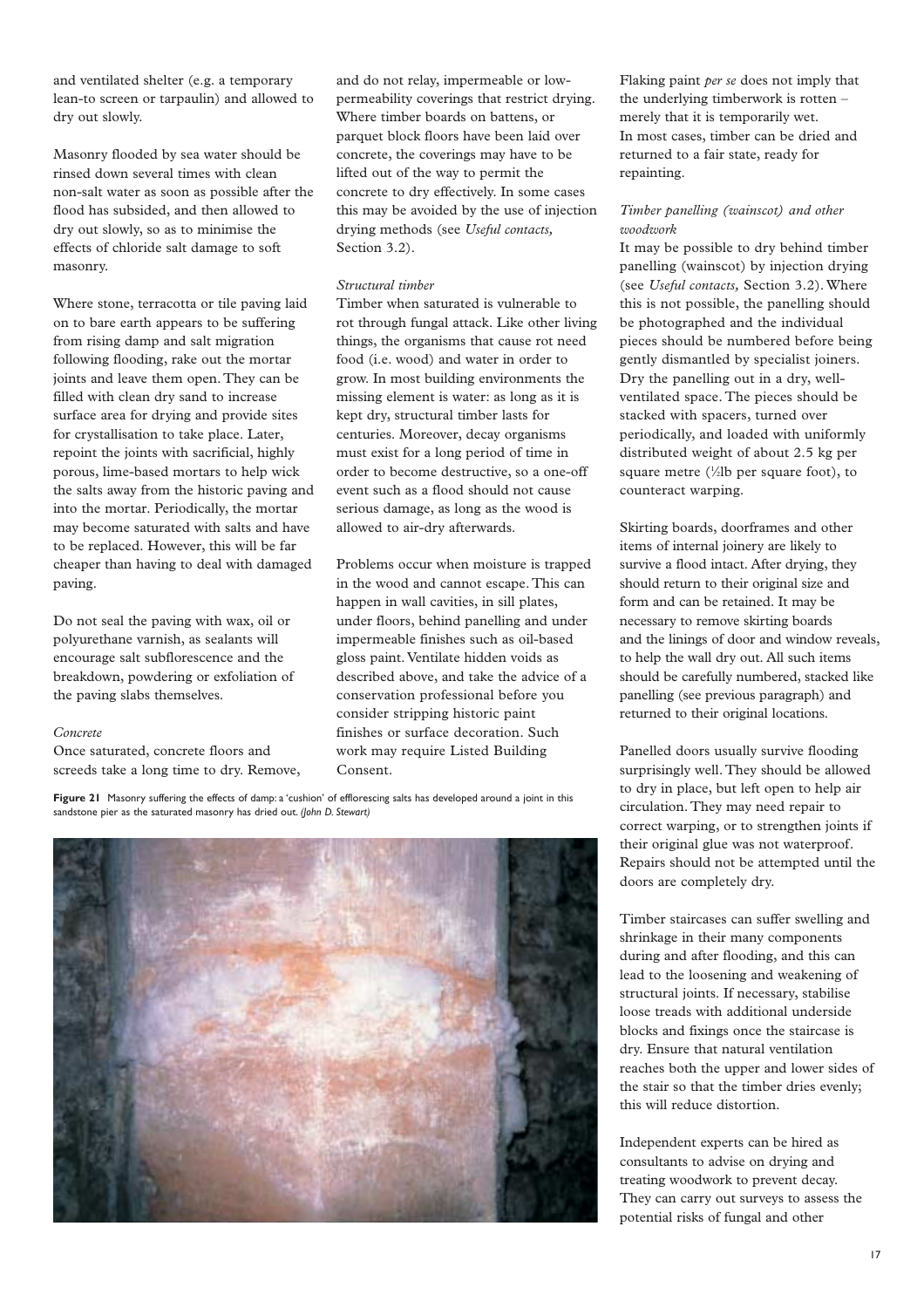

Figure 22 The drying-out process must be carefully controlled and monitored in order to protect historic decorations. Paintings on plaster, such as these early seventeenth-century examples in a Grade II\*-listed house in Bewdley, are especially vulnerable to flood damage. *(Robert Gowing)*

infestations, and have the tools to monitor the welfare of concealed or remote historic timbers over time (see *Useful contacts,* 3.2).

#### *Render and plaster*

The term 'plaster' covers a wide variety of wall and ceiling coating materials, each with its own chemical and physical responses to water saturation. Older, limebased plasters may soften when wet, but usually harden again once dry. They are very porous and help underlying fabric to 'breathe'. Modern, gypsum-based plasters are water-sensitive, do deteriorate and may need remedial treatment or replacement. Modern plasterboards, which incorporate paper linings that deteriorate when wet, are fixed to the walls by plaster dabs and may come unstuck and need replacing. If in doubt about the authenticity or importance of the plaster material, consult your local planning authority's Conservation Officer.

Do not assume that unsound plaster will sound hollow when tapped and must therefore be removed or repaired. Traditional plasterwork in England is often based on timber laths attached to battens, and always sounds hollow, even when it is in good condition.

Check for obvious cracks and areas where plaster has bulged on walls or sagged on ceilings. Some of this deterioration could be historic deformation unrelated to flooding. Localised damage to the substrate, in rotted timber lathing for example, may need keyhole-type repairs. As a first aid measure, support any loose historic render or plaster with plywood sheet and wooden braces, or nail chicken wire over the damaged area to stop it falling away. Follow the remedial procedures outlined in Ashurst and Ashurst Vol 3 1988, pp 36–43 (see *Bibliography,* Section 3.1).

If the floodwater level was above the ceiling plaster, and it is suspected that ceiling cavities may still contain standing water, small drainage/ventilation holes can be poked in the plaster using a strong nail attached to the end of a long stick or drilled using a hand (not an electric) drill.

*Falling plaster is heavy, especially when wet, and can be dangerous.Take great care when inspecting ceilings; do not stand directly under an area that is sagging, and wear a hard hat.*

#### *Metalwork*

Aluminium, bronze, copper and brass objects, components and fixtures will not be damaged by immersion in water, as

long as they are allowed to dry quickly. Whilst iron and steel will rust and expand when exposed to water, they should not be harmed by a single immersion, as long as they too are allowed to dry quickly. Once water is eliminated, the rusting stops. Even severely rusted nails are unlikely to cause significant structural problems, although their red/brown oxidising layer may stain finished surfaces. The solution is to drive the nails further into the wood, fill the hole left behind, then prime and paint the surface. If superficial rust patches form on cast iron, the surface can be cleaned with wire wool, primed and repainted.

Rusting, particularly in marine environments, can lead to serious structural problems where metal elements such as steel sections or reinforcement in concrete lintels are embedded within saturated walls that do not dry quickly. Here the exfoliation of oxidising metal sections, or the expansion of the metal causing spalling of the concrete, can reduce the bearing capacity of the beam or lintel and result in cracking, if not collapse. Check the lintels: cracks, deformation or oxide (rust) staining are signs of distress, and should be inspected by a structural engineer.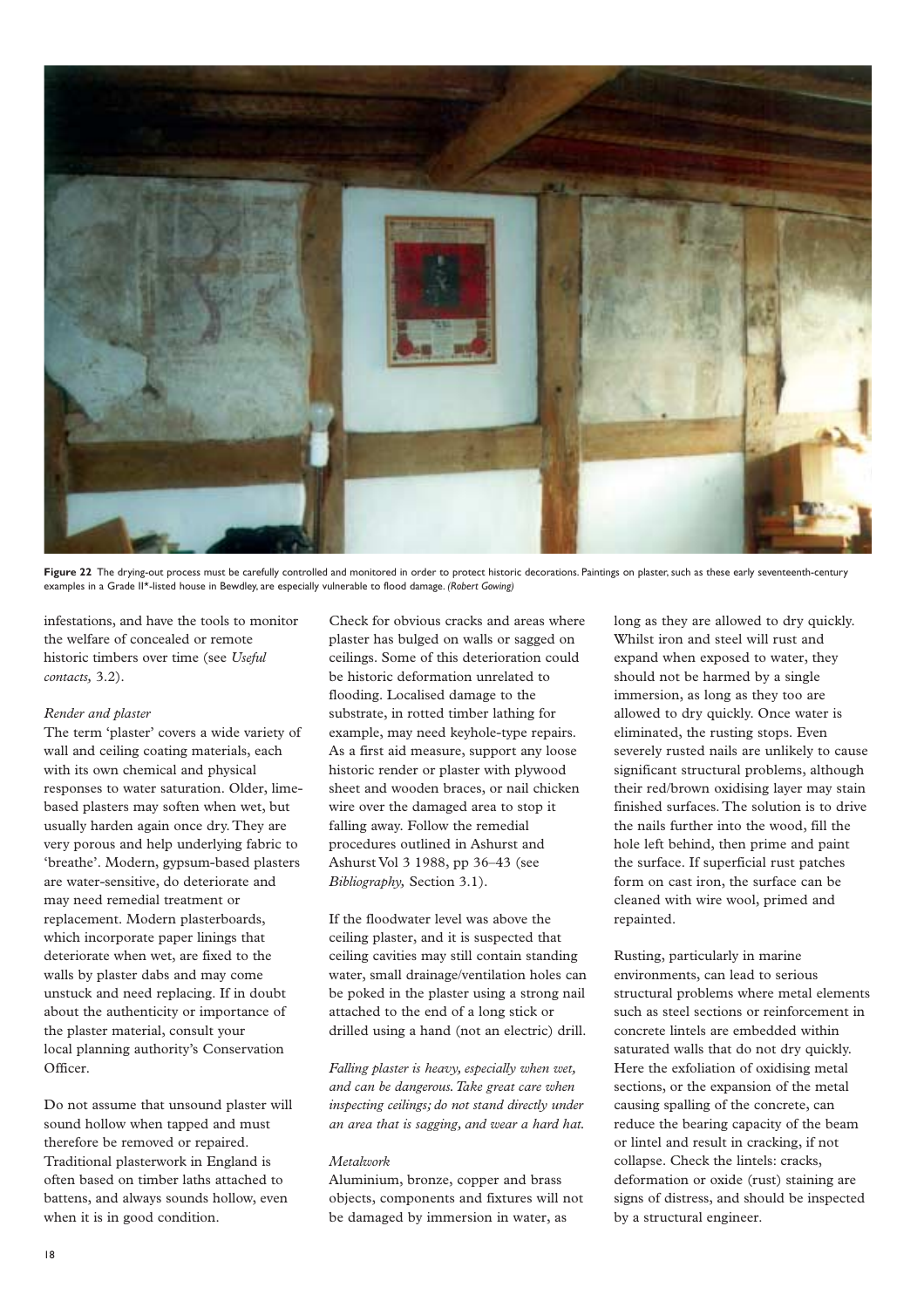

**Figure 23** An endoscope being used to investigate beneath floorboards. *(Chris Wood, Robert Gowing)*

#### *Ironmongery*

Once they have dried out, locks and hinges can be dusted with powdered graphite to prevent squeaking and seizing. Historic metalwork can be temporarily lacquered or waxed by conservators to limit future damage by flooding.

#### *Wallcoverings*

Paper and paste can provide food for mould growth. Non-historic wallcoverings should be stripped and discarded. Consult a specialist conservator about moving, cleaning and disinfecting historic wallcoverings, whether of paper, textile, pressed metal, leather or other material.

#### *Paint finishes*

Permeable traditional paint finishes such as limewash, distemper, milk (calcium caseinate) paints, etc., which allow moisture to evaporate through their surfaces from the substrate, can be cleaned, disinfected and left to air dry or repainted to match. Do not paint any previously painted interior surface with

relatively impermeable modern paints such as alkyd oil-based paints or acrylic emulsions until it is completely dry. Relatively impermeable modern finishes may have to be stripped off completely to allow the substrate to dry out effectively. Historic paintwork should be treated by a specialist conservator (see UKIC in *Useful Contacts,* Section 3.2).

Old paint may contain white lead carbonate. Special precautions must be observed for handling lead-based paint and it is best left to qualified painters and decorators. If the paint is in fair to good condition, it is much safer to leave it *in situ* and make good in similar materials. Encapsulation is preferable to attempting removal, since waste disposal poses ecological risks. Owners of Grade I and II\* buildings are authorised to continue to use lead-based paint under a certification scheme operated by English Heritage and the lead paint manufacturers.

#### *Wall paintings*

Do not use dehumidifiers or heaters in interiors that have historic wall paintings on plaster or timber. Consult a specialist conservator (see UKIC in *Useful Contacts,* Section 3.2).

## *Monitoring long-term effects*

As the building and surrounding land dry out, check the stability of the walls and floor and the integrity of the mortar joints. Any cracks that appear in foundation walls or around openings should be investigated. If they are the result of temporary hydration and expansion of the underlying clay soil around the foundations, the cracks should shrink, or at least cease to expand, when the water content of the soil returns to normal. Cracks from foundation erosion, however, can be expected to worsen over time as the building settles. Cracks that widen or move are signs of structural instability that warrants careful examination by a structural engineer.

Under-floor timbers should be inspected six months after flooding and then annually, for evidence of fungal infestation and rot. Fibre optic borescopes, of diameters as small as 6 mm (1 ⁄4 in) are useful for investigation within the fabric via small boreholes or where skirting boards have been temporarily removed (see Fig 23). Experience and skill are required to interpret such observations accurately; architects, building surveyors and independent mycologists are best qualified for this work (see *Useful contacts,* Section 3.2).

Flooding can cause problems long after the obvious damage has been repaired. The secondary effects of flooding only become evident several months after the waters have subsided. Cracks, bulges, damp stains or condensation may indicate a continuing problem that requires investigation. The best thing to do is seek the independent advice of suitably qualified professionals.

## *Grant aid from English Heritage*

English Heritage runs an emergency works grants scheme to help owners of Grades I and II\* listed buildings to deal with sudden catastrophes, including floods. Under certain conditions, grants are available for work that is immediately necessary to protect the overall stability or integrity of the building and/or to preserve specific important features or elements. Examples of emergency works might include works to prevent structural collapse (e.g. propping, shoring, scaffolding) or careful dismantling and storage of building elements for later conservation, repair and reinstatement. The proposed work must be the minimum necessary, must use the most cost-effective means to achieve the objective and normally must lie outside the range of remedial activities covered by building insurance.

Local planning authority Conservation Officers are familiar with these and other grant schemes to conserve historic buildings, and should be contacted in the first instance. For further information on English Heritage's programme, contact the nearest English Heritage regional office (see back cover).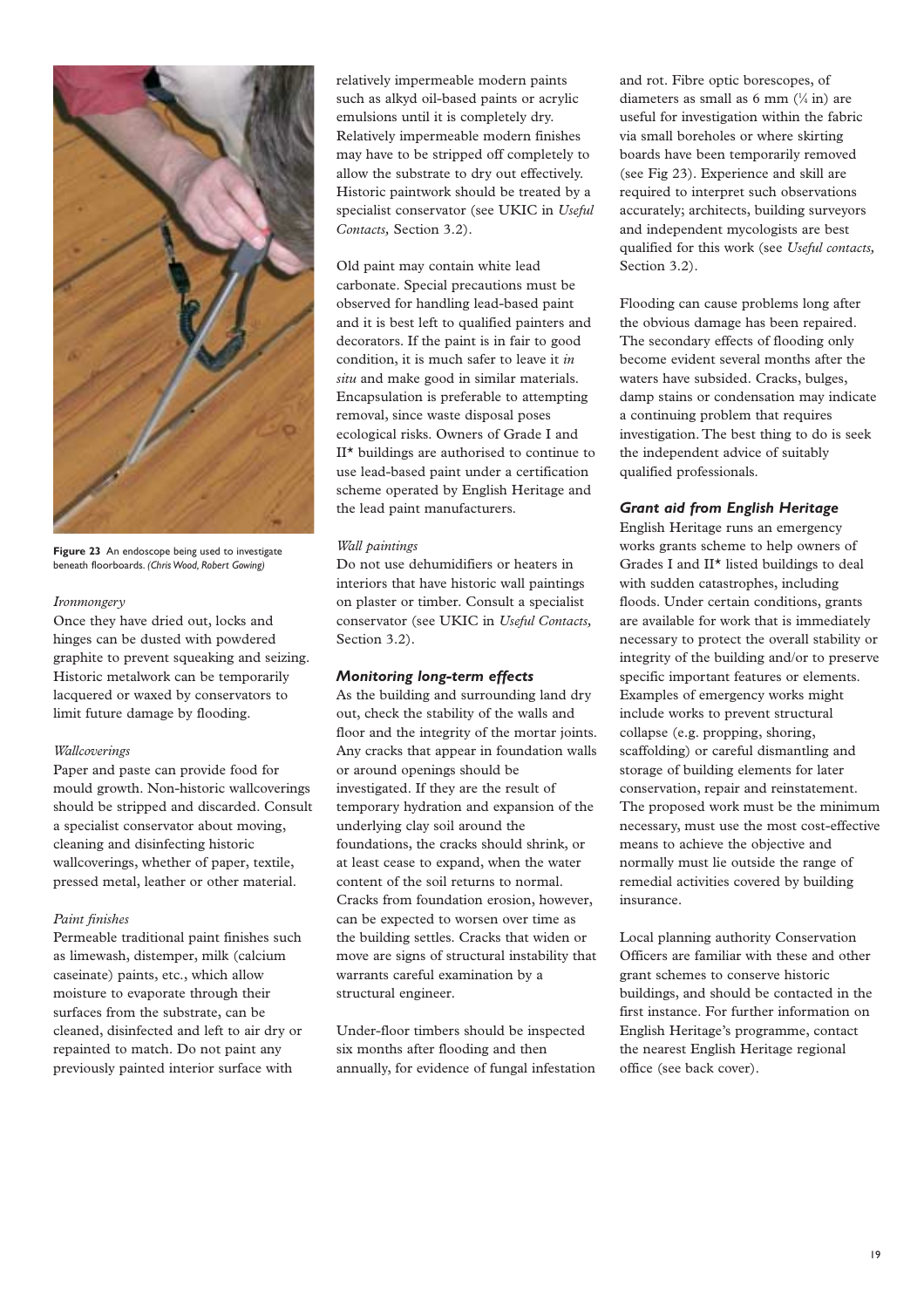# **3 Further information**

## **3.1 Bibliography**

*Abbreviations*

| <b>ADAS</b>  | Agricultural Development and           |
|--------------|----------------------------------------|
|              | <b>Advisory Service</b>                |
| <b>BRF</b>   | <b>Building Research Establishment</b> |
| <b>CIRIA</b> | <b>Construction Industry Research</b>  |
|              | and Information Association            |
| <b>DNH</b>   | Department of National Heritage        |
| DoE          | Department of the Environment          |
| EA           | <b>Environment Agency</b>              |
| <b>HMSO</b>  | Her Majesty's Stationery Office        |
| <b>MAFF</b>  | Ministry of Agriculture, Fisheries     |
|              | and Food                               |
|              | <b>ODPM</b> Office of the Deputy Prime |
|              | Minister                               |

#### *Planning and other legislation*

Town and Country Planning Act 1990 Planning (Listed Buildings and Conservation Areas) Act 1990 Town and Country Planning (General Development Procedure) Order 1995 Building Regulations 1991

#### *Planning guidance*

DNH and DoE, 1994 *Historic Buildings and Conservation Areas*, Planning Policy Guidance Note 15, London, HMSO

#### *Flood defence guidance*

Bowker, R, H R Wallingford, 2002 Making properties more resistant to floods, *Municipal Engineer*, 151, 197–205

Bramley, M and Bowker, P, 2002 Improving flood protection to property, *Civil Engineering*, 150, 3–9

EA, 1999 *Flood warning service strategy for England and Wales,* Bristol, Environment Agency

EA, 1999 *Floodline – because floods don't just happen to other people: National Flood Awareness Week 18–24 October 1999*, Bristol, Environment Agency

EA, 2001 *Floodline flood pack* (Includes guidance leaflets *After the Flood, How to restore your home,* and *Damage Limitation – how to make your home more flood resistant*)

Environment Agency website http://www.environmentagency.gov.uk/subjects/flood/ This contains a very large amount of information about flood protection measures.

MAFF and Welsh Office, 1993 *Strategy for flood and coastal defence in England and Wales,* London, PB1471 MAFF and Welsh Office

Monkman, B, 2002 Environmental impact assessments for flood defence schemes, *Civil Engineering*, 150, 56–9

National Flood Forecasting and Warning Centre, 2001 *Damage Limitation – how to make your home more flood resistant*, Environment Agency Publication 1201/BG1U (English) [*See also Environment Agency, 2001 above*]

ODPM 2002 *Protect your home from floods*, London Product Code 02BR00028

Ogunyoye, F and van Heereveld, M, Posford Haskoning, 2002 *Temporary and Demountable Flood Protection: interim guidance on use*, DEFRA and Environment Agency, R & D Publication 130 (Project Manager: R Stokes)

Scottish Environmental Protection Agency website

http://www.sepa.org.uk/flooding/protect ion/index.htm This provides detailed information on flood protection products and how to obtain them.

#### *Climate change and the environment*

Atkins, WS Meteorological Office and ADAS, 1999 *Rising to the challenge: Impacts of climate change in the South East in the 21st century*, Kingston upon Thames, Surrey County Council

DoE, 1996 *Review of the potential effects of climate change in the United Kingdom*, London, DoE

EA, 2001 *Lessons Learned: Autumn 2000 floods*, Bristol, Environment Agency

Fleming, G, 2002 Learning to live with rivers – the Institution of Civil Engineers' report to Government, *Civil Engineering*, 150, 15–21

Garvin, S, *et al*, 1998 *Impact of climate change on building*, Building Research Establishment, East Kilbride, Scotland

Hulme, M, *et al*, 2002 *Climate change scenarios for the United Kingdom*,The UKCIP02 scientific report, Tyndale Centre for Climate Change Research, University of East Anglia, Norwich

Phillipson, M, and Graves, H, 2001 *Climate change and Buildings, Foundations for the Built Environment*, Building Research Establishment, Garston

Purnell, R, 2002 Flood risk – a Government perspective, *Civil Engineering*, 150, 10–14

Richardson, D, 2002 Flood risk – the impact of climate change, *Civil Engineering*, 150, 22–4

Sayers, P, *et al*, 2002 Towards risk-based flood hazard management in the UK, *Civil Engineering*, 150, 36–42

#### *Repair and conservation*

Ashurst, J and N, 1988 *Practical Building Conservation*: Volume 1 *Stone Masonry* (English Heritage Product Code 50216\*), Volume 2 *Brick,Terracotta and Earth* (English Heritage Product Code 50217\*), Volume 3 *Mortars, Plasters and Renders* (English Heritage Product Code 50218\*), Volume 4 *Metals* (English Heritage Product Code 50219\*), Volume 5 *Wood, Glass and Resins* (English Heritage Product Code 50220\*): Aldershot, English Heritage and Gower Technical Press

BRE, 1997 *Repairing Flood Damage*, BRE Good Repair Guide 11: Part 1 *Immediate Action,* Part 2 *Ground Floors and Basements*, Part 3 *Foundations and Walls*, Part 4 *Services, Secondary elements, Finishes, Fittings*: Garston, Building Research Establishment

BRE Scottish Laboratory, 1996 *Design Guidance on Flood Damage to Dwellings*, London, HMSO for Scottish Office Development Department

CIRIA, 2002 *Reducing the impacts of flooding – extempore measures*, CIRIA Report SP155

National Flood Forecasting and Warning Centre, 2001 *After a flood – how to restore your home*, Environmental Agency Publication 1201/BG1V

Ridout, B, 2000 *Timber Decay in Buildings:The conservation approach to treatment* (Chapters 12 and 13); London, English Heritage and Historic Scotland with E and F N Spon (English Heritage Product Code 50199\*)

Stokes, R, 2002 *Repair and restoration of buildings following floods,* CIRIA Publication W5C-013/3 (see also same title on CIRIA website http://www.ciria.org/flooding/)

#### *Overseas publications*

Crisis Management Agency, Poland, 1999 *Cultural Heritage Protection in Case of Emergency with respect to Flood*, Warsaw, Pagina Publishing

Shivers, N, 1990 *Walls and Molding: How to care for old and historic wood and plaster*, Respectful Rehabilitation series, Washington, DC, The US National Trust for Historic Preservation and The Preservation Press

Spennemann, DR, and Look, DW, 1998 *Disaster Management Programs for Historic Sites*, San Francisco, US National Park Service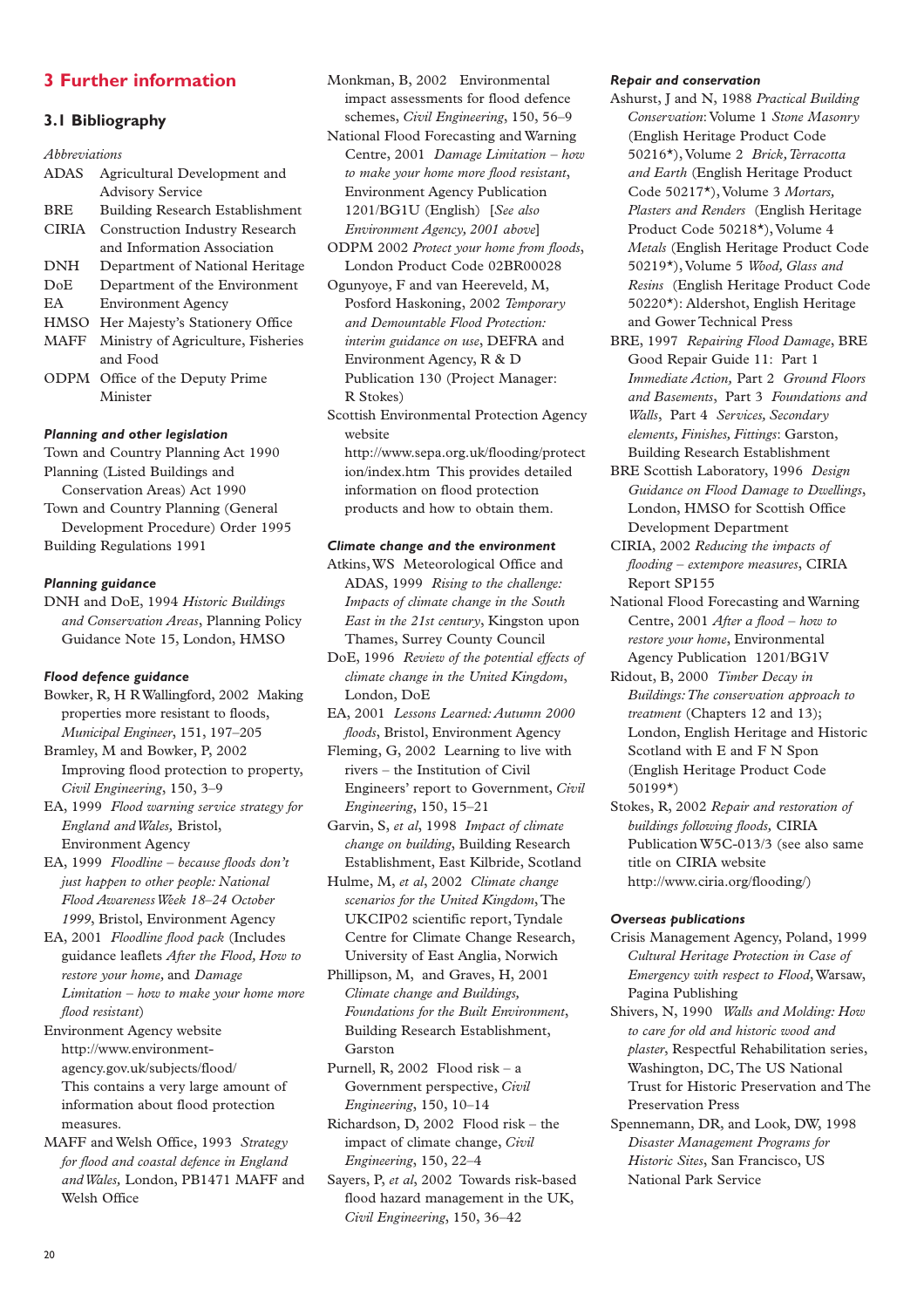Georgia Department of Natural Resources, n.d., *After the Flood — Rehabilitating Historic Resources*, Atlanta, Georgia DNR Historic Preservation Division (obtainable from the Georgia Department of Natural Resources, 156 Trinity Avenue, SW, Suite 101, Atlanta, GA 30303–3600, USA. Website: www.gashpo.org )

National Trust for Historic Preservation, n.d., *Treatment for Flood Damaged Historic Buildings*, Washington, DC, Preservation Press (obtainable from National Trust for Historic Preservation, 1785 Massachusetts Avenue NW, Washington, DC 20036, USA. Website: www.nationaltrust.org )

#### *Mail order publications*

The organisations listed below publish books, advice notes and guidelines on the care and repair of old buildings, some of which are referred to above. For full publications lists and ordering details, contact:

Building Research Establishment (BRE) Bucknalls Lane Garston Watford WD25 9XX Tel: 01923 664000 E-mail: enquiries@bre.co.uk Website: www.brebookshop.com (Titles include the 4-volume series *Good Repair Guides* listed above.)

DTLR Free Literature (also for ODPM free publications) PO Box 236 Wetherby LS23 7NB Tel: 0870 1226 236 Fax: 0870 1226 237 E-mail: dtlr@twoten.press.net

English Heritage Customer Services PO Box 569 Swindon SN2 2YP Tel: 0870 333 1181 Fax: 01793 414926 E-mail: customers@englishheritage.org.uk Website: www.english-heritage.org.uk (For catalogues of *free* publications e.g. *Technical Advice Notes,* and for placing orders, including this document)

English Heritage Mail Order Service c/o Gillards Trident Works Temple Cloud Bristol BS39 5AZ Tel: 01761 452966 Fax: 01761 453408 E-mail: info@gillards.com (For catalogue and ordering of *priced* English Heritage publications such as those above marked \*)

Health and Safety Executive (HSE) HSE Books PO Box 1999 Sudbury Suffolk CO10 2WA Tel: 01787 881165 Fax: 01787 313995 E-mail: hsebooks@prolog.uk.com Website: www.hsebooks.co.uk (Various titles on safe use of gas and electricity, removal of lead paint, etc.)

Society for the Protection of Ancient Buildings (SPAB) 37 Spital Square London E1 6DY Tel: 020 7377 1644 Fax: 020 7247 5296 E-mail: info@spab.org.uk Website: www.spab.org.uk (Wide range of Technical Advice Notes and booklets on all aspects of historic building repair)

#### **3.2 Useful contacts**

#### *Public bodies*

*English Heritage* Technical advice and grants for emergency works may be available from English Heritage for the conservation and repair of Grade I and Grade II\* listed buildings following floods, where insurance does not cover specialist work. For information contact the relevant regional office (see back cover).

#### *Local authorities*

Local councils should be the first port of call for information and guidance on matters relating to flooding, planning and historic buildings, public health, provision of sandbags and emergency accommodation.

#### *Flood status and weather reports*

National Operations Team Swift House Frimley Business Park Frimley Surrey GU16 7SQ Tel: 01276 454 725 Fax: 01276 454 747 Website: www.environment-agency.gov.uk

The Environment Agency General enquiries: 0845 333111 Floodline (flood warnings): 0845 988 1188 Emergency hotline (to report floods): 0800 80 70 60 Website: www.environment-agency.gov.uk

The Met. Office Tel: 0870 900 0100 Fax: 0870 900 5050 Weather by Phone (premium rate): 09068 232770 E-mail: enquiries@metoffice.com Website: www.metoffice.com

#### *Health and safety*

General inquiries to the Health and Safety Executive (HSE) should be addressed (or faxed) to:

Health and Safety Executive HSE Information Services Caerphilly Business Park Caerphilly CF83 3GG Tel: HSE Infoline 08701 545500, open 8.00am to 6.00pm Monday to Friday Fax: 02920 859260 E-mail: hseinformationservices@natbrit.com Website: www.hse.gov.uk

For information on domestic gas safety, phone the HSE Gas Safety Advice Line (free): 0800 300363.

#### *Suppliers of safety equipment*

Personal Safety Manufacturers Association (PSMA) Tamesis House 35 St Philip's Avenue Worcester Park Surrey KT4 8JS Tel: 020 8330 6446 E-mail: psma@tamgroup.co.uk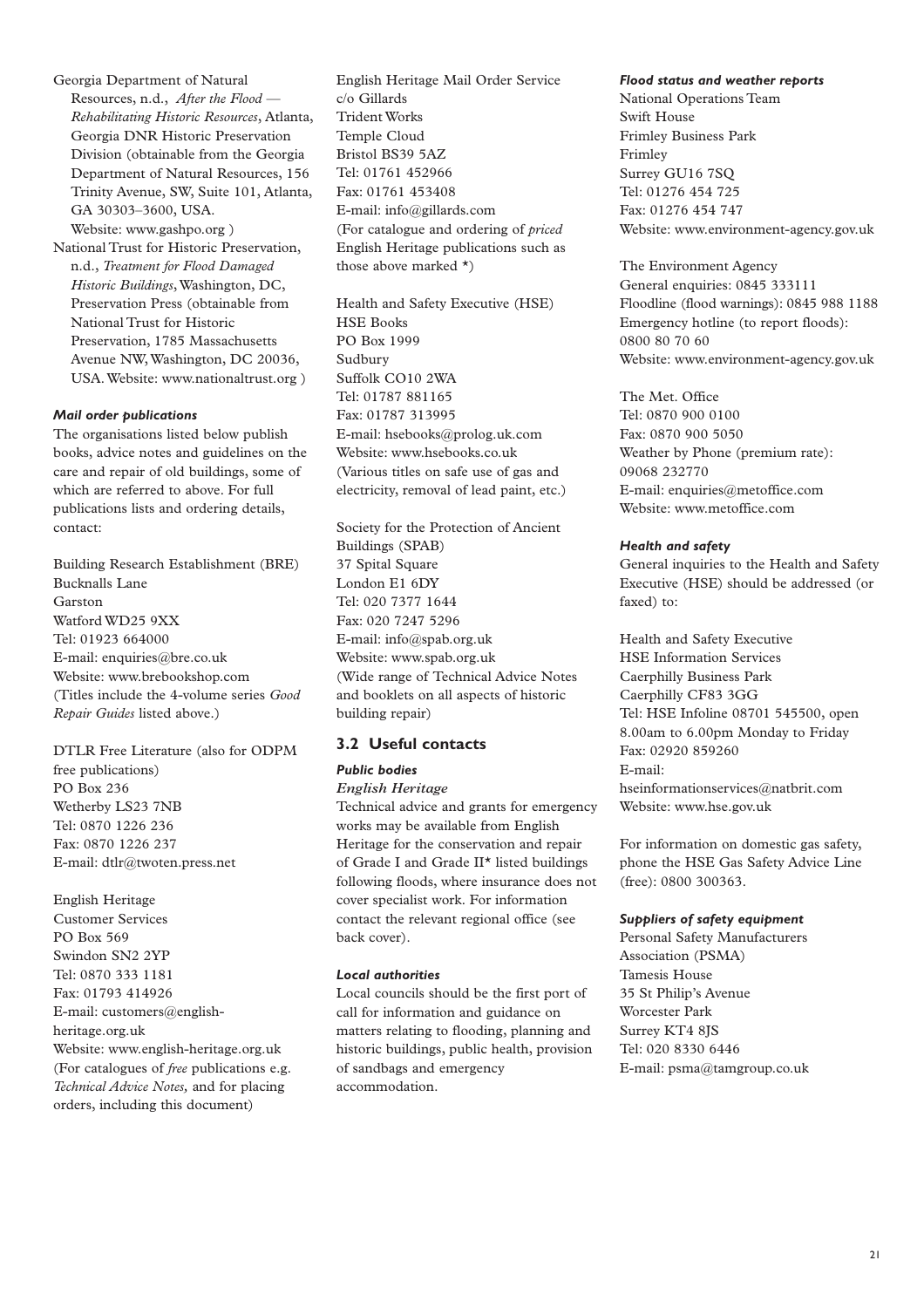#### *Professional institutions and accreditation bodies*

Institute of Electrical Engineers Savoy Place London WC2R 0BL Tel: 020 7240 1871 Fax: 020 7240 7735 E-mail: postmaster@iee.org Website: www.iee.org.uk

Institute of Structural Engineers 11 Upper Belgrave Street London SW1X 8BH Tel: 020 7235 4535 Fax: 020 7235 4294 E-mail: mail@istructe.org.uk Website: www.istructe.org.uk

National Preservation Office The British Library 96 Euston Road London, NW1 2DB Tel: 020 7412 7612 Fax: 020 7412 7796 E-mail: npo@bl.uk Website: www.bl.uk/services/preservation (Video: *If Disaster Strikes*)

The Register of Architects Accredited in Building Conservation (AABC) 11 Oakfield Road Boynton Cheshire SK12 1AR Tel: 01625 871458 Fax: 01625 871468 Website: www.aabc-register.co.uk/ addresses-a-z.html

RE:source (the Council for Museums, Archives and Libraries) 16 Queen Anne's Gate London SW1H 9AA Tel: 020 7273 1444 Fax: 020 7273 1404 E-mail: info@resource.gov.uk Website: www.resource.gov.uk

The Royal Institute of British Architects (RIBA) Clients Service 66 Portland Place London W1B 1AD Tel: 020 7580 5533 Fax: 020 7255 1541 E-mail: info@inst.riba.org Website: www.architecture.com

The Royal Institution of Chartered Surveyors (RICS) Information Service 12 Great George Street London SW1P 3AD Tel: 020 7222 7000 Fax: 020 7222 9430 E-mail: contactrics@rics.org.uk Website: www.rics.org.uk

The United Kingdom Institute for Conservation (UKIC) 702 The Chandlery 50 Westminster Bridge Road London SE1 7QY Tel: 020 7721 8721 Fax: 020 7721 8722 E-mail: ukic@ukic.org.uk Website: www.ukic.org.uk (UKIC maintains *The Conservation Register,* a list of accredited conservators: www.conservationregister.com)

#### *Directories of products and/or services*

Building Conservation Directory Cathedral Communications Ltd High Street Tisbury Wiltshire SP3 6HA Tel: 01747 871717 Fax: 01747 871718 E-mail: bcd@cathcomm.demon.co.uk Website: www.buildingconservation.com

Heritage Information 15 Kensington Palace Gardens London W8 4QG Tel: 020 7243 5888 Fax: 020 7243 5889 E-mail: info@heritageinformation.org.uk Website: www.heritageinformation.org.uk

There is a useful directory of suppliers of flood barriers, absorbent materials and dehumidifiers on the Scottish Environmental Protection Agency's website: www.sepa.org.uk/flooding

#### *Independent specialist consultants on damp and timber decay*

Environmental Building Solutions Ltd Galley Cottage, Galley Lane Great Brickhill, Milton Keynes Bucks MK17 9AA Tel: 01525 261922 Fax: 01525 261923 E-mail:ebs@ebssurvey.co.uk Website: www.ebssurvey.co.uk

Hutton & Rostron Environmental Investigations Ltd Netley House Gomshall Surrey GU5 9QA Tel: 01483 203221 Fax: 01483 202911 E-mail: ei@handr.co.uk Website: www.handr.co.uk

Ridout Associates 147a Worcester Road Hagley Stourbridge West Midlands DY9 0NW Tel: 01562 885135 Fax: 01562 885312 E-mail: ridout-associates@lineone.net Website: www.ridoutassociates.co.uk

#### *Trade associations*

Association of British Insurers 51 Gresham Street London EC2V 7HQ Tel: 020 7600 3333 Fax: 020 7696 8999 E-mail: info@abi.org.uk Website: www.abi.org.uk

British Damage Management Association (BDMA) 2nd Floor, Willow Business Centre Mitcham Surrey CR4 4NA Tel: 020 8274 3336 Fax: 020 8274 3337 E-mail: info@bdma.org.uk Website: www.bdma.org.uk

British Disaster Management Association Website: www.m25lib.ac.uk/dmg (Information on cleaning, disinfecting and drying services, the conservation of books and archives, but also useful for other materials. Use Reaction and Recovery buttons on the website.)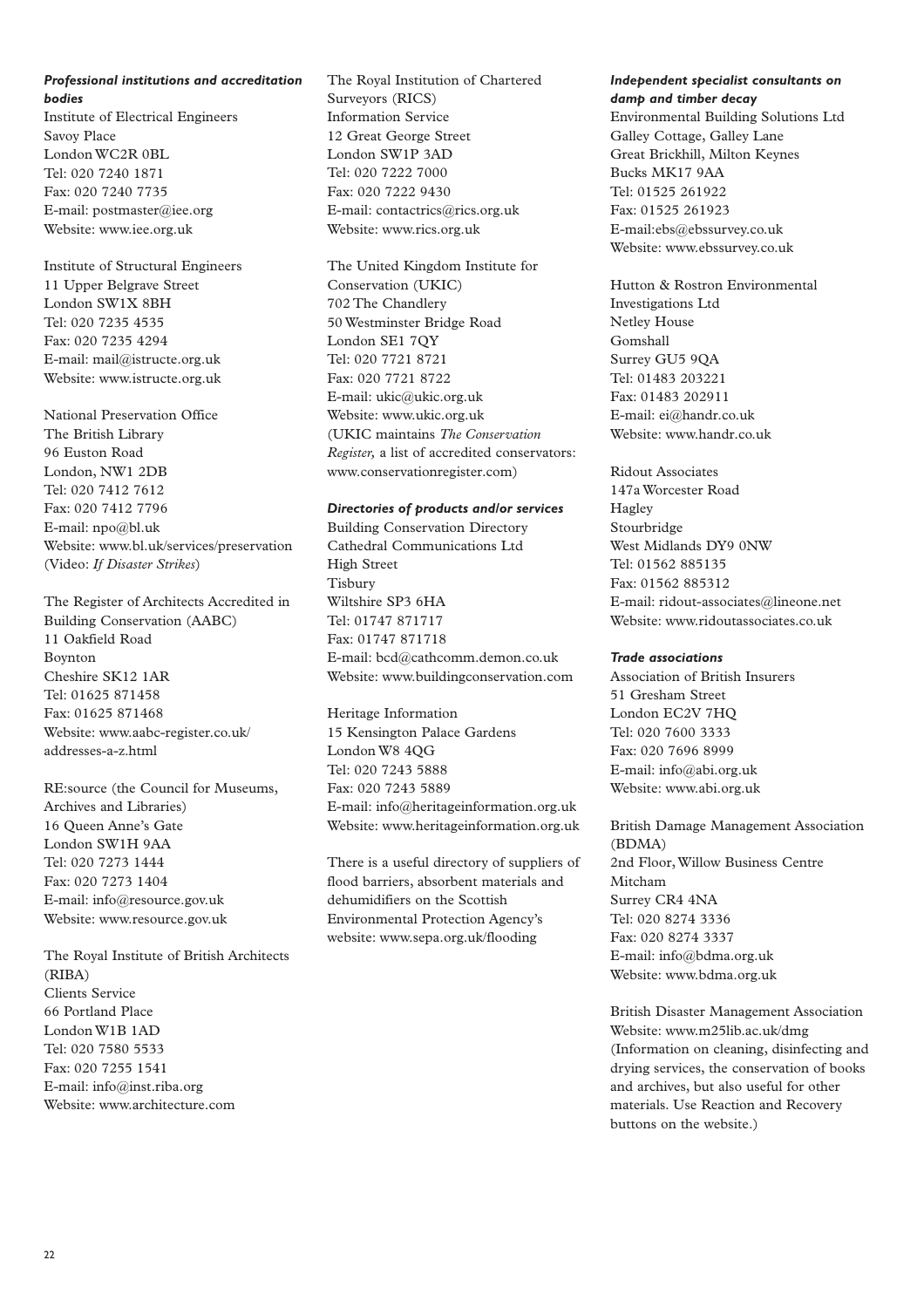British Wood Preserving and Damp Proofing Association 1, Gleneagles House Vernon Gate Derby DE1 1UP Tel: 01332 225100 Fax: 01332 225101 E-mail: info@bwpda.co.uk Website: www.bwpda.co.uk

Builders Merchants Federation 15 Soho Square London W1D 3HL Tel: 0870 901 3380 Fax: 020 7734 2766 E-mail: info@bmf.org.uk Website: www.bmf.org.uk For details of BMF members' branches in your area www.findabuilder.co.uk/fab or write to: BMF, Freepost 38, London W1E 6QZ

Federation of Master Builders Gordon Fisher House 14–15 Great James Street London WC1N 3DP Tel: 020 7242 7583 Fax: 020 7404 0296 E-mail: central@fmb.org.uk Website: www.fmb.org.uk

Heritage Building Contractors Group Quonians, Cathedral Works Lichfield Staffordshire WS13 7LB Tel: 01543 414234 Fax: 01543 410065 E-mail: dlindford@lindfordgroup.co.uk

## *National amenity society providing technical advice*

Society for the Protection of Ancient Buildings (SPAB) 37 Spital Square London E1 6DY Tel: 020 7377 1644 Fax: 020 7247 5296 E-mail: info@spab.org.uk Website: www.spab.org.uk The SPAB can also recommend suitably experienced surveyors, architects and craftspeople to work on historic buildings.

## *Sources of information and advice in the USA and Canada*

There is a great deal of experience of dealing with flood disasters in North America, where federal, state and city agencies have learnt to cope with annual cycles of hurricanes, mudslides, river surges and rain deluges.

*USA*

Useful advice is offered at the following websites:

http://aic.stanford.edu/disaster/ www.palimpsest.stanford.edu/bytopic/ disasters http://preserve.harvard.edu/emergencies/ index.html

American Institute for Conservation (AIC) 1717 K St., NW Suite 200 Washington, DC 20006 **TISA** Tel: (202) 452-9545 Fax: (202) 452-9328 E-mail: info@aic-faic.org (Useful publications, including *Guidelines for Selecting a Conservator, Caring for Your Treasures: Books to Help You*, and *Basic Guidelines for Care of Special Collections*. Also free guide to services offered by its members, and contact list.)

Federal Emergency Management Agency (FEMA) FEMA 500 C Street, SW Washington, DC 20472 USA Website: http://fema.gov (Booklet, *Safeguarding Your Historic Site*)

Heritage Preservation (HP) 1625 K Street, NW Suite 700 Washington, DC 20006 USA Tel: (202) 634-1422 Fax: (202) 634-1435 E-mail: info@heritagepreservation.org Website: www.heritagepreservation.org (Booklet, *Emergency Preparedness and Response: Federal Aid for Cultural Institutions During an Emergency*)

*Canada* Canadian Conservation Institute 1030 Innes Road Ottawa Ontario K1A 0M5 Canada Tel: (613) 998-3721 (ask for Client Services) Fax: (613) 998-4721 E-mail: cci-icc\_services@pch.gc.ca Website: www.cci-icc.gc.ca

Emergency Preparedness Canada Communication Division 122 Bank Street, 2nd Floor Ottawa Ontario K1A 0W6 Canada Tel: (613) 944-4875 Fax: (613) 998-9589 E-mail: communications@ocipepbpiepc.gc.ca Website: www.ocipep-bpiepc.gc.ca

Safe Guard For regional offices across Canada see: www.safeguard.ca

**Front cover** The historic town centre of Tewkesbury was flooded in 2000 when the River Avon burst its banks. *(Damian Grady, November 2000, National Monuments Record, © English Heritage. NMR)*

**Back cover** Aerial view of Shrewsbury under floodwater (*Courtesy* Shropshire Star)